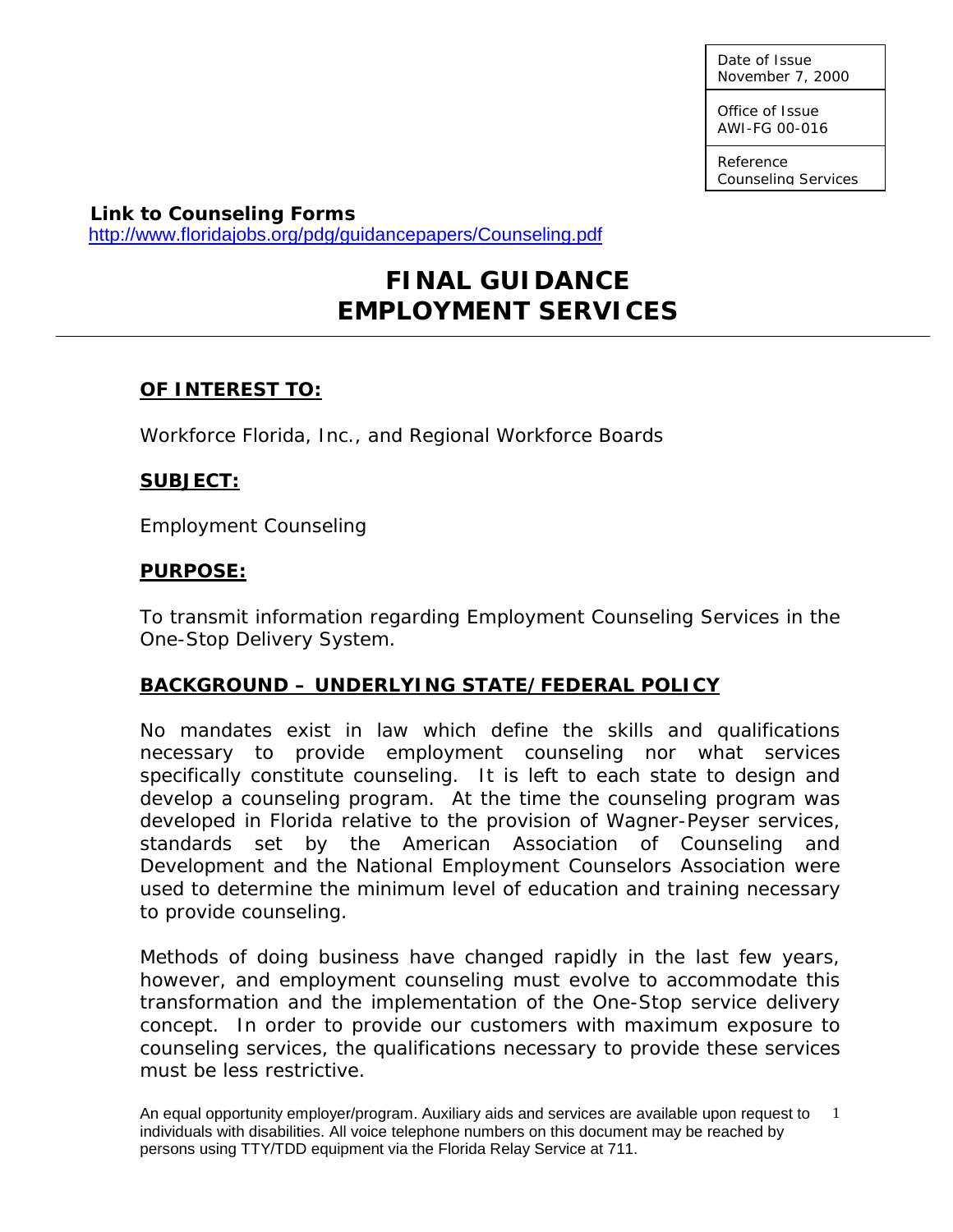Eligibility to provide counseling should not continue to be predicated primarily on an employee's formal education. A determination relative to an associate's ability to provide counseling should consider and include past job experiences, current job requirements and current and past job duties.

Counseling services were first mandated by the Wagner-Peyser Act of 1933 with the directive that counseling services be provided to persons with disabilities. Subsequently, the provision of counseling services to other identified special needs groups became compulsory.

The Workforce Investment Act of 1998 (Public Law 105-220), Section 7(a)(1) states that sums allocated to each state will be used for services to job seekers, and includes, among other services, counseling. Section 8(b) requires that each state's plan include provision for the "…promotion and development of employment opportunities for handicapped persons and for job counseling and placement of such persons, and for the designation of at least one person in each State or Federal employment office whose duties shall include the effectuation of such purposes."

# **EMPLOYMENT COUNSELING PROCEDURES**

Employment counseling is the process whereby a One Stop Center professional and customer (s) work together in group and/or individual activities so that the customer may gain better self-understanding and knowledge of the world of work and more realistically choose, change or adapt to a vocation.

• One-to-one counseling is a private face-to-face session between a One-Stop Center professional and a customer. The goal is to help the customer explore his/her present situation in relation to choosing or changing a job or occupation, or providing assistance in reaching a decision on a current job survival or job maintenance problem. Information obtained from the customer, or on the customer's behalf, is confidential.

• Group Counseling is a process whereby One Stop Center professionals use the principles and techniques of group dynamics to assist customers who experience difficulty obtaining or keeping a job due to work related attitudes, behaviors or habits.

Professional employees in the One Stop Delivery System may provide employment counseling if they possess the following qualifications: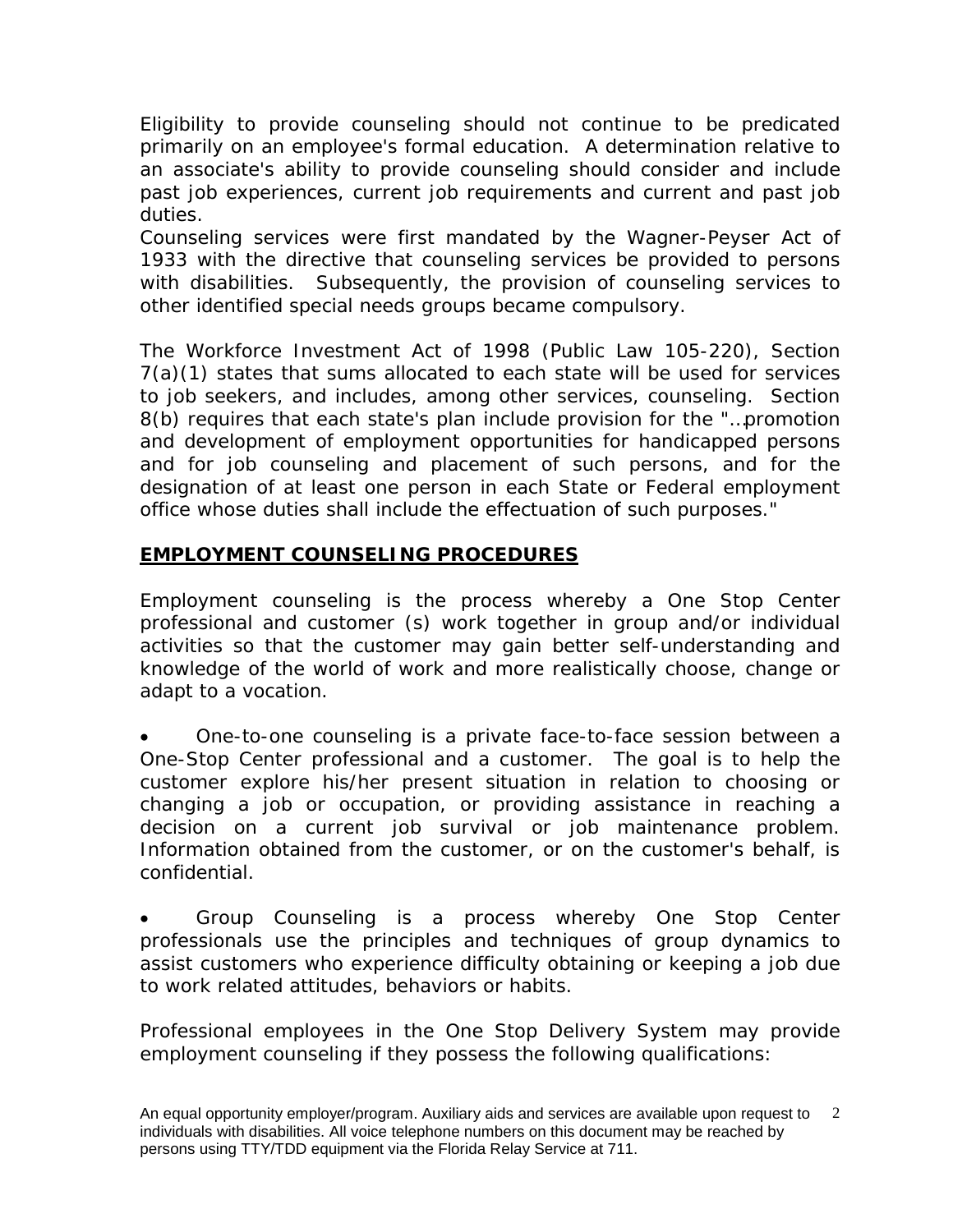- Experience or training in delivering employment and training ervices;
- Knowledge of the purpose and functions of one stop delivery systems;
- Knowledge of methods and techniques of registering, interviewing and placing customers;
- Familiarity with a variety of occupations and industries, including a broad knowledge of conditions, skills, abilities and personal qualifications needed and the training required for jobs in the local area labor market; and
- Knowledge of community resources available to increase the employability of job seekers.

Any employee in the One Stop Delivery System who meets these qualifications may provide employment counseling. Formal counseling training is available through the Office of Workforce Program Development and Guidance. It is recommended that all One Stop Delivery System associates be provided this brief training so they are familiar with counseling expectations and can thereby provide a quality counseling experience to One Stop customers.

As provision of counseling is mandated and tracked for performance measurement purposes, it must be recorded on the "A" and "H" screens in the On Line Data Entry and Display System (ODDS). Information should also be recorded on the applicant's "R" screen indicating the counseling outcome.

Please refer to the attached "Employment Counseling Services" manual for more detailed information on the provision of counseling services.

# **AUTHORITY**

## Agency for Workforce Innovation

Wagner-Peyser Act as amended by the Workforce Investment Act of 1998, Federal Workforce Investment Act of 1998, State Workforce Investment Act of 2000, and Strategic Five-Year Workforce Investment Plan for Title I of the Workforce Investment Act of 1998. 38 USC 41, Job Counseling, Training and Placement Services for Veterans.

## **SUPERSESSION**

This guide supersedes Guide BOO 95-102R, dated November 25, 1997.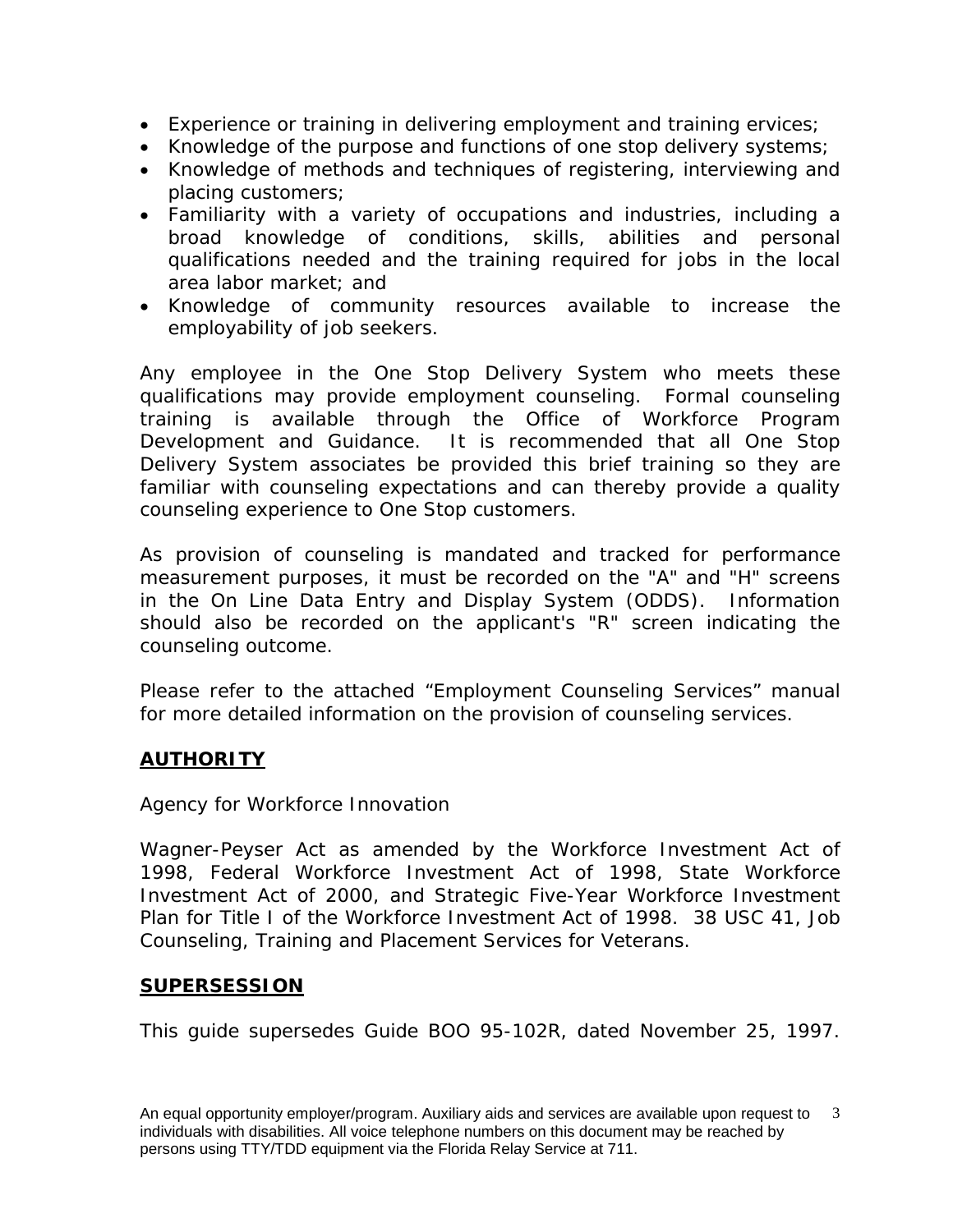# **PROGRAM BACKGROUND AND OVERVIEW**

Employment counseling has been a fundamental part of the nationwide network of public employment security offices since its inception. The Wagner-Peyser Act, formulated in 1933, mandated the provision of counseling services initially for persons with disabilities. This act also standardized the functions of state operated Job Service Offices. The Job Training Partnership Act (JTPA) again amended the Wagner-Peyser Act of 1982 and by the Workforce Investment Act (WIA) of 1998. Both amendments specifically mandate the provision of counseling services for persons with disabilities.

Over the years, the role and mission of the Job Service Offices have been defined and redefined by legislative mandates, influenced by such factors as reorganization, automation, technology, urbanization, population explosion and sharp growth in the size and composition of the labor force. The role of the Wagner Peyser funded One Stop Center associate has also been defined and shaped by these ever changing factors to meet various demands and to adhere to legislative mandates.

The adaptability of employment counseling to the periodic changes in policy and program emphasis is reflected in the following chronological summary:

- 1944-1949 Emphasis was on services to the handicapped, veterans and youth. The General Aptitude Test Battery (GATB) and National training for employment counselors were introduced. Employment counseling in Florida started in 1948.
- 1950-1964 Emphasis was on placing customers on available jobs. This was a period of assessment for the counselor. More involvement was needed to improve and increase job placements, therefore, states experimentally introduced group counseling.
- 1965-1974 The focus was on employability development planning aimed at improving placement opportunities for hard-core unemployment and economically disadvantaged persons.

An equal opportunity employer/program. Auxiliary aids and services are available upon request to individuals with disabilities. All voice telephone numbers on this document may be reached by persons using TTY/TDD equipment via the Florida Relay Service at 711. 4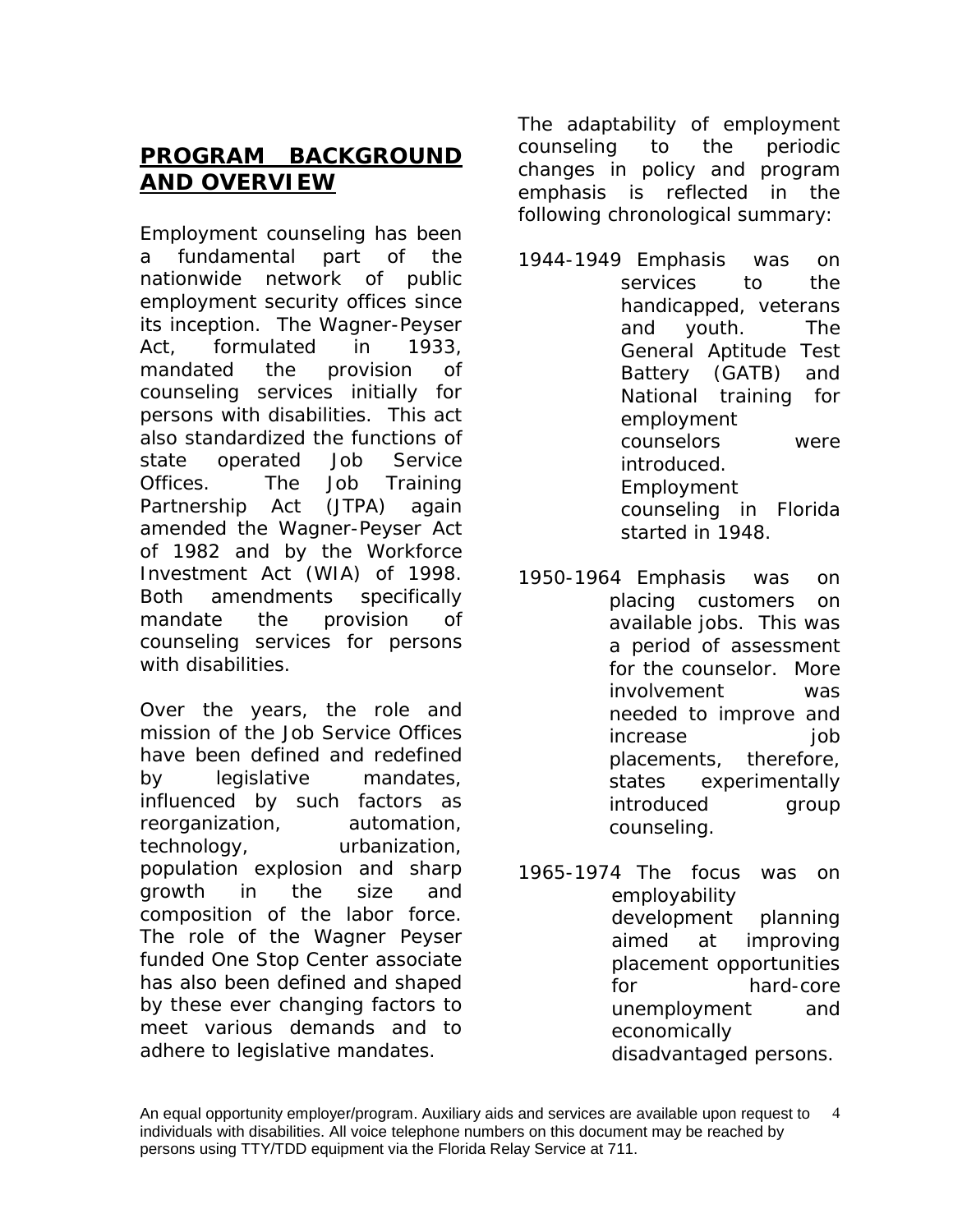1975-1982 Job Service redirected the counseling focus by concentrating on the job placement of persons who were better prepared for employment. The programs operated under the Comprehensive Employment and Training Act (CETA) focused on employability development planning.

1983-1985 By statute and regulation, Job Service counselors were directed to give priority to veterans, persons with disabilities and Migrant and Seasonal Farm workers (MSFW). Local office counselors often assisted applicants with shortterm counseling needs as a means of placing them into employment. Job development for and placement of those counseled became part of the counselor's role.

1986-1992 Six Job Service offices were chosen as pilot offices to implement a new referral process called Validity Generalization (VG), a new method of using

the GATB. This was the period for implementing U.S.C. 2001-2012 Chapter 41 and 42 requiring that eligible veterans receive the maximum employment and training opportunities through the Job Service offices. The Omnibus Competitiveness Trade Act (OCTA) and the Economic Dislocation and Workers Adjustment Assistance Act (EDWAA) were enacted to assist with the immediate readjustment of workers into the labor force.

1992-1995 Florida Job Service offices were flooded with job seekers (over a million customers for the 1992 fiscal year). Small business failures, projected military base closings and realignments, continued down sizing

of major corporations and government agencies decreased the availability of viable employment opportunities.

With the increased number of persons seeking assistance, the

An equal opportunity employer/program. Auxiliary aids and services are available upon request to 5 individuals with disabilities. All voice telephone numbers on this document may be reached by persons using TTY/TDD equipment via the Florida Relay Service at 711.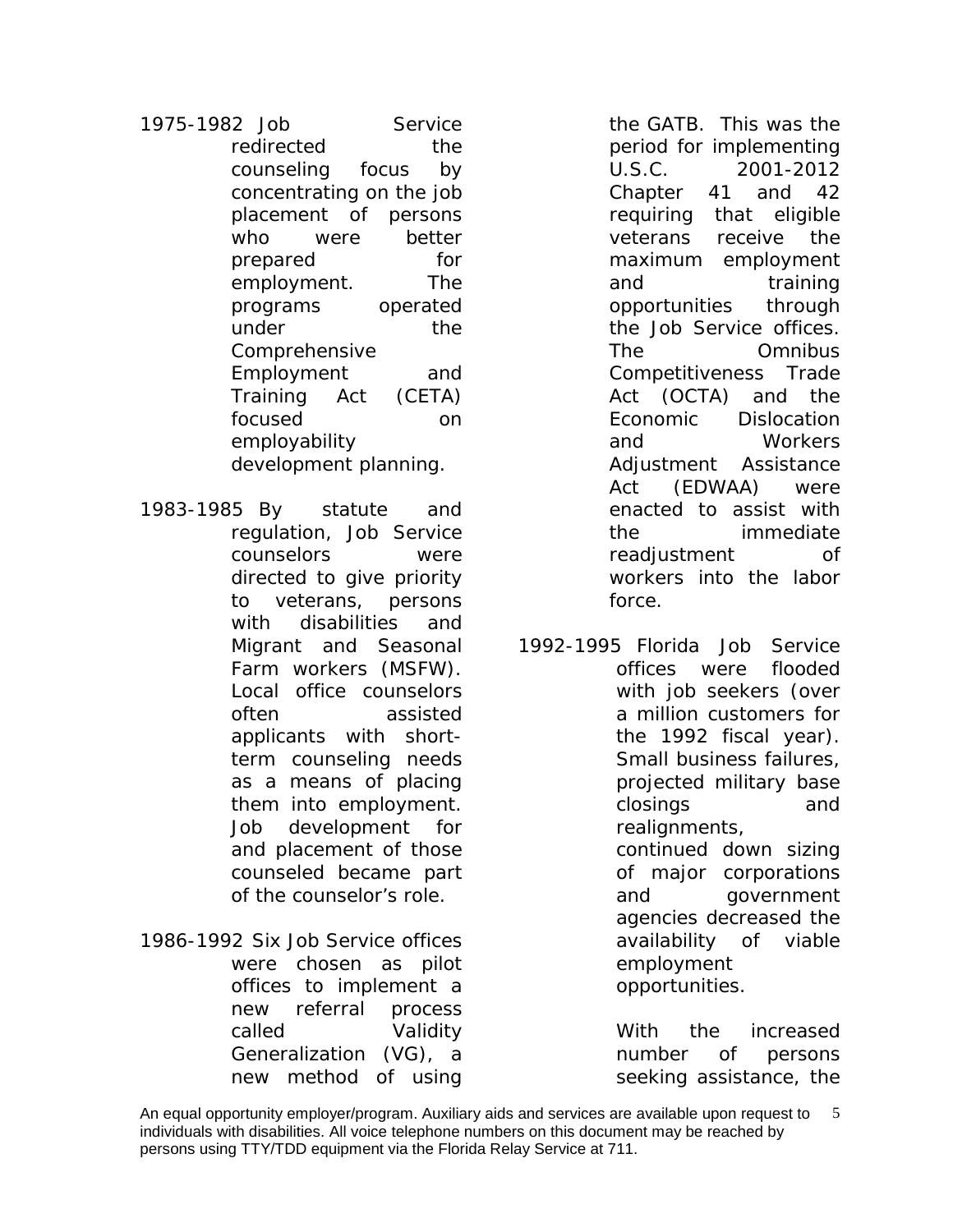available time for maintaining individual workloads began to diminish. In an effort to keep up with the changing times, and to be more responsive to the community and the local labor market demands, emphasis evolved to working with customers in groups instead of individually. Sixty percent of the service mixture provided by the counselor involved some form of group activity.

1996-1998 In preparing to meet the employment demands of the new millennium, the following laws/acts stand tall among those enacted. These laws/acts were accompanied by amendments to the Wagner-Peyser Law, and emphasized employment counseling, job placement, training and other supportive services to WAGES customers and to WIA customers.

*October 1, 1996 the Work and Gain Economic Self-Sufficiency (WAGES)* bill was passed with a

goal to reform welfare in Florida. Heavy emphasis was placed upon *"Work First"* for applicants and recipients of Aid to Families with Dependent Children (AFDC).

> *The Workforce Development Act of 1996* furthered the establishment of public-private partnerships by calling for the chartering of Regional Workforce Development Boards.

*The Workforce Investment Act of 1998 (WIA)*  established a one-stop delivery system through which core employmentrelated services are provided and through which access is provided to other employment and training services funded under this title and other Federal programs. The access to services was provided by not less than one physical one-stop center in each local area, which could have been supplemented by networks of affiliated sites. The programs providing services through the one stop system are referred to what we now know as onestop partners.

1998-Now Legislative laws mandated a workforce system that was integrated, performance driven,

An equal opportunity employer/program. Auxiliary aids and services are available upon request to 6 individuals with disabilities. All voice telephone numbers on this document may be reached by persons using TTY/TDD equipment via the Florida Relay Service at 711.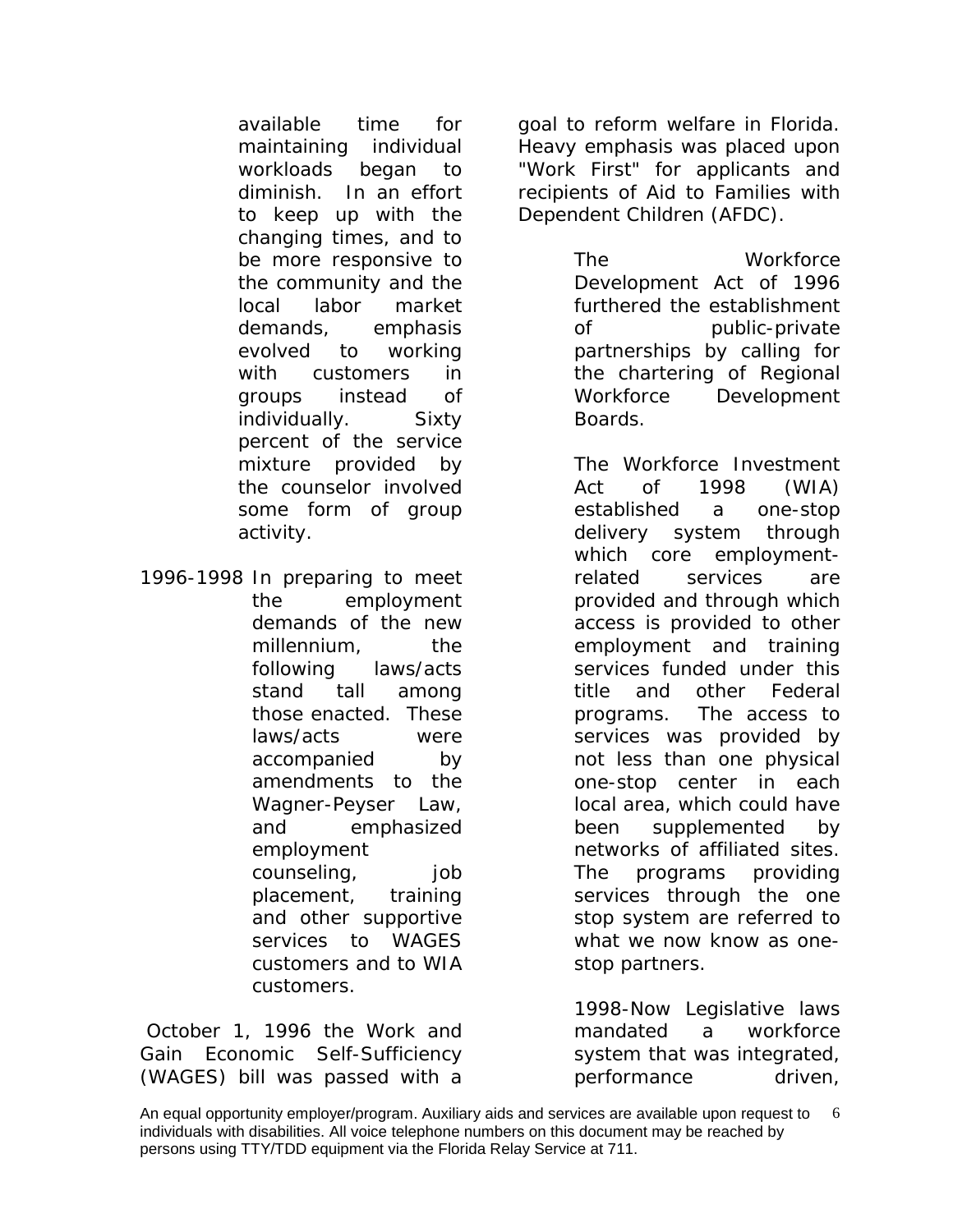outcome based and customer choice oriented. The Florida Counseling Program, in accordance with the changing times, automation and downsizing, evolved from one responsible for monitoring, assessment, approval and certification to a program that provides information, training and technical assistance relative to counseling and training. Counselor certification was eliminated and basic qualifications were rigorously modified.

# **DEFINITIONS AND SCOPE OF EMPLOYMENT COUNSELING**

# **DEFINITION**

Employment counseling is the process whereby a One Stop Center professional associate and customer(s) work together in group and/or individual activities in order that the customer may gain better self-understanding and knowledge of the world of work and more realistically choose, change, or adapt to a vocation.

# One-to One Counseling

1. One-to-one counseling is a private face-to-face session between a One Stop Center professional associate and a customer. The goal is to help the customer explore his/her present situation(s) in relation to choosing/changing a job or occupation, or providing assistance in reaching decision on a current job survival or job maintenance problem.

2. Information obtained from the customer, or on the customer's behalf, is confidential. This also applies to the results of any tests that are given to the customer in the One Stop Center. Individual sessions must be documented and the outcome is to be entered on the Management Information System (MIS) "R" screen.

# Group Counseling

Group counseling is a process where One Stop Center professional associates use the principles and techniques of group dynamics to assist selected customers who experience difficulty obtaining or keeping a job due to work related attitudes, behaviors, or habits.

# **Counseling Outcomes**

# **Placement/Obtained Employment/Entered Employment**

An equal opportunity employer/program. Auxiliary aids and services are available upon request to  $\quad$  7 individuals with disabilities. All voice telephone numbers on this document may be reached by persons using TTY/TDD equipment via the Florida Relay Service at 711.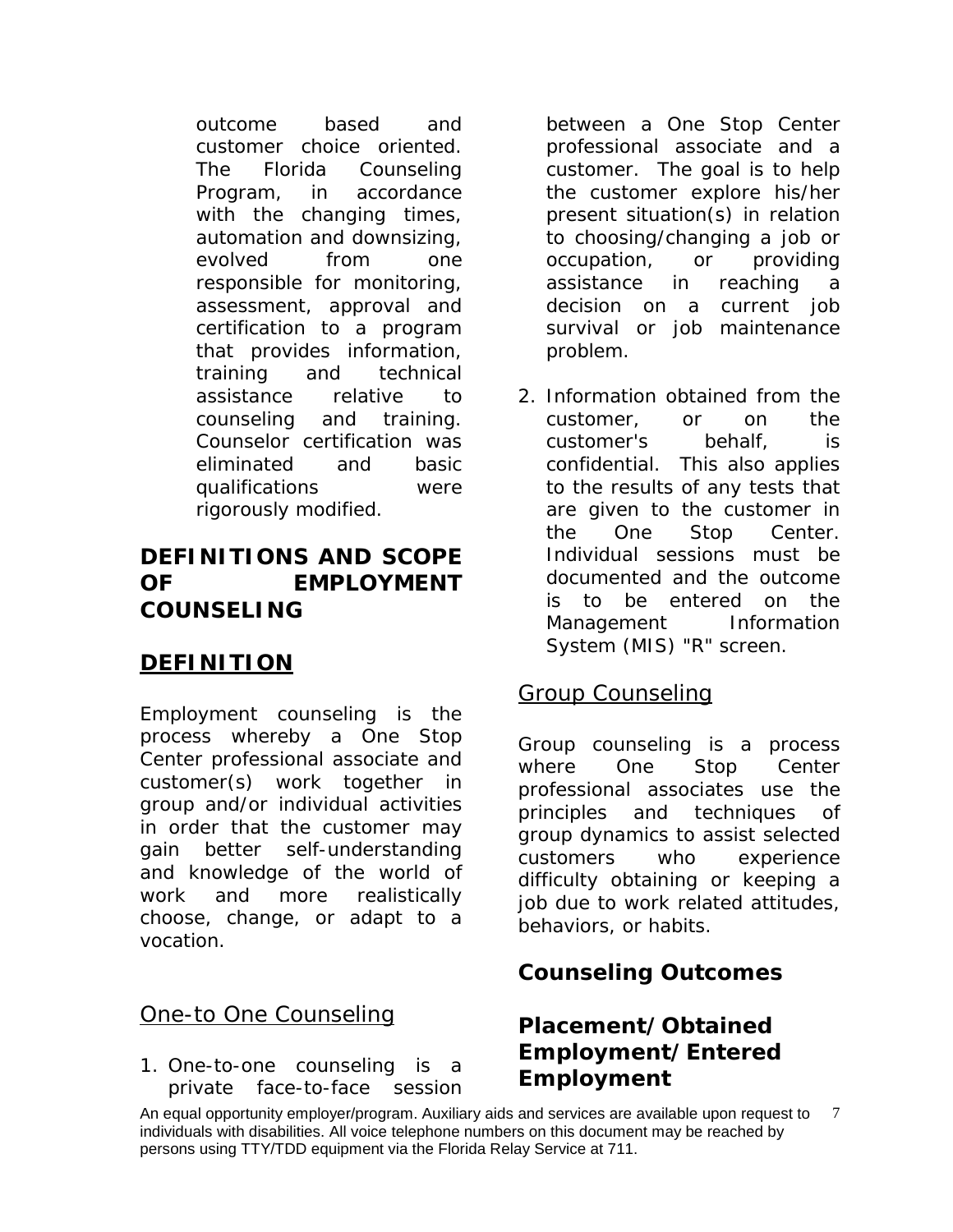Customers' becoming employed is the ultimate goal of the One Stop System. Increased use of group activities and resources and technology will positively impact placement/obtained

**Other Positive Outcomes**

Enrolled in School

Enrolled in Training

Enrolled in Military

employment/entered employment outcomes.

**Priority (NOT NECESSARILY IN THIS ORDER)**

By statute, mandate, policy and regulation, priority is due the following customer groups (Not necessarily in this order):

- ♦ Customers with disabilities
- ♦ Dislocated Workers
- ♦ Ex-Offenders
- ♦ Welfare Recipients
- ♦ Labor Force Re-entrants
- ♦ Migrant and Seasonal Farm workers
- ♦ Minorities/Women
- ♦ Older Workers
- ♦ Veterans
- ♦ WAGES Participants
- ♦ Youth

An equal opportunity employer/program. Auxiliary aids and services are available upon request to  $\quad$  8 individuals with disabilities. All voice telephone numbers on this document may be reached by persons using TTY/TDD equipment via the Florida Relay Service at 711.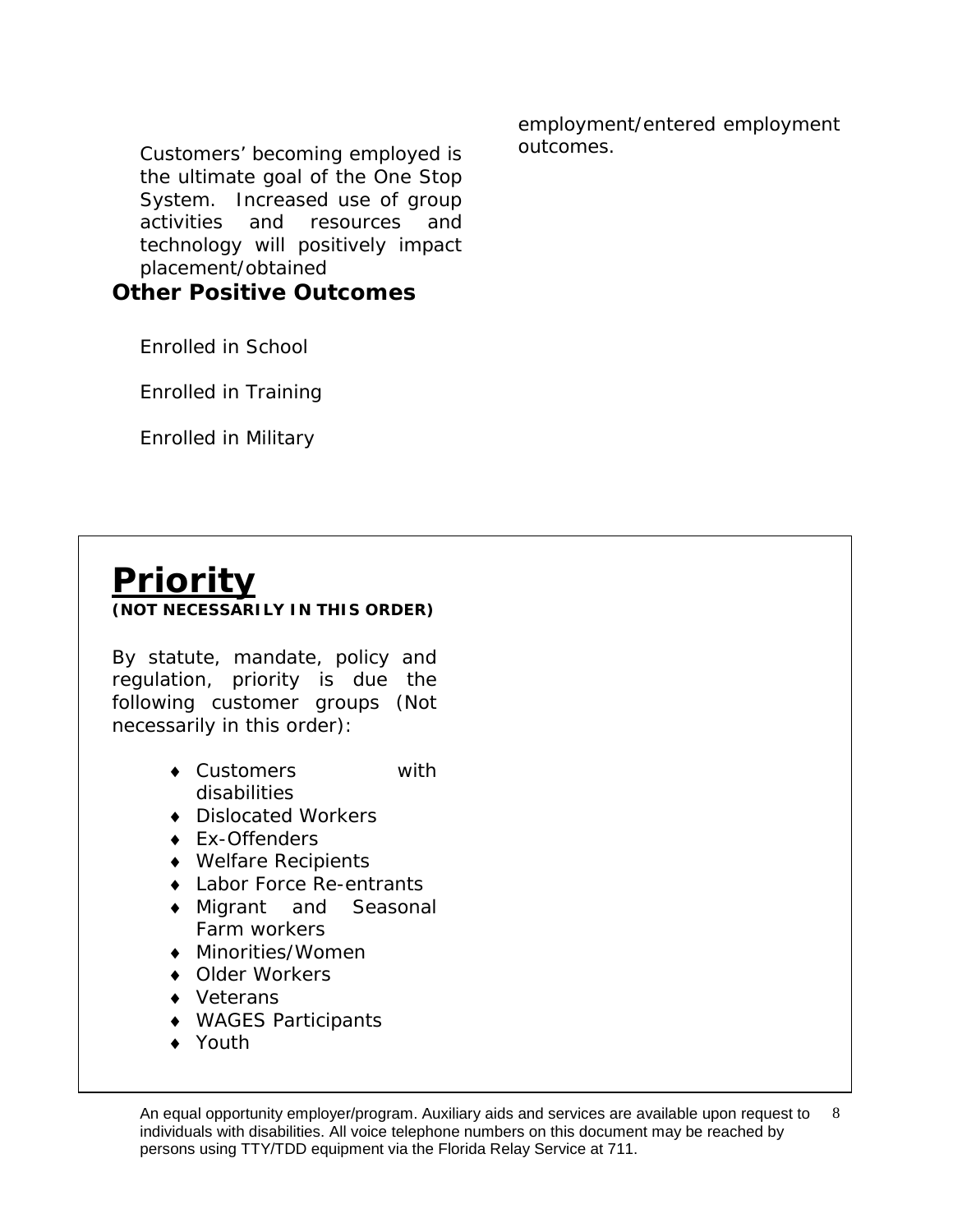# PROFESSIONAL RESPONSIBILITIES TO THE CUSTOMER

*In a counseling relationship, the One Stop Center professional:*

- Demonstrates respect for the worth, individuality, and dignity of the customer, creating a climate that is conducive to counseling.
- Attempts to reach a common understanding with the customer regarding the nature of the employment counseling problem/challenge.
- Clearly indicates the condition under which counseling is provided, including the confidential nature of information received during the counseling interview.
- Adopts a flexible approach to assessment.
- Interprets test results in a way that does not impair the customer's freedom of choice.
- Helps the customer in selfevaluation, self-understanding,

and self-direction, thus developing the customer's decision-making ability regarding appropriate occupational goals and plans.

- Informs the customer concerning occupations, including traits and abilities needed, training requirements, and occupational trends.
- Assists the customer in understanding the labor market and economic changes that have taken place and the relevance to choosing, preparing for, or finding employment in a suitable occupational field.
- Helps the customer understand the environment and social structure of an office, plant, or other employment setting in which he or she is placed.
- Provides referral and placement assistance as necessary until job adjustment is achieved.
- Provides assistance within the bounds of professional expertise; refers the customer to other professionals when other assistance is required.
- Accepts the responsibility for analyzing the effects of counseling on the customer and working to achieve more positive effects when needed.

An equal opportunity employer/program. Auxiliary aids and services are available upon request to individuals with disabilities. All voice telephone numbers on this document may be reached by persons using TTY/TDD equipment via the Florida Relay Service at 711. 9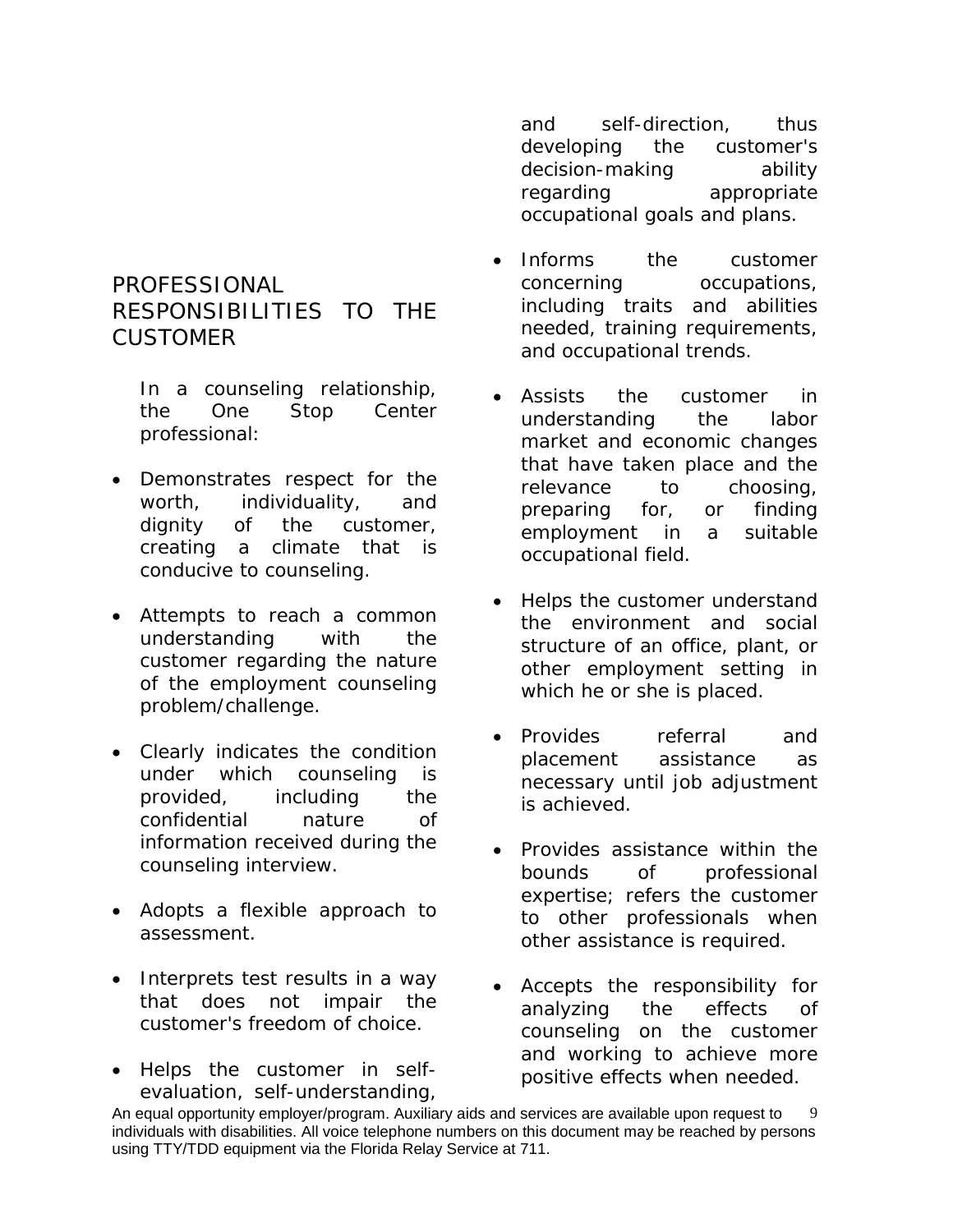# **KNOWLEDGE AND SKILLS**

Effective counseling requires professional knowledge and skills, some of which can be gained only by direct experience. Specific skills and areas of recommended knowledge include:

- Detailed knowledge of basic One Stop System operations including testing, placement, employer services, services to special applicant groups, and general knowledge of the operations and functions of Unemployment Insurance (UI);
- Knowledge of, and ability to use, a variety of counseling methods and techniques applicable to the employment problems of One Stop System customers;
- Assessment and problem solving skills;
- Knowledge of the unique problems experienced by various applicant groups (e.g. veterans, persons with disabilities, youth, dislocated workers, Welfare Transition participants)
- **Knowledge of administering,** scoring and interpreting tests;
- Knowledge of accessing up-todate labor market information and occupational exploration information; and
- Counseling skills, including:
	- **Establishing rapport and** a professional working relationship;
	- Being courteous and maintaining a courteous manner;
	- **Listening skills-attending** to what is said as well as unspoken or illexpressed ideas and reactions;
	- Controlling the interview;
	- Avoiding expressions of critical attitude, prejudices or preconceived opinions by word or action;
	- **Recording** information including ODD System documentation completely, accurately and as soon as possible after the counseling session;
	- Maintaining a professional and objective point of view, avoiding becoming emotionally involved with the applicant; and
	- **Preparing properly for** the counseling session by reviewing the customer 's file and any other information that will be of assistance.

# **LOCAL MANAGEMENT RESPONSIBILITIES AND FUNCTIONS**

An equal opportunity employer/program. Auxiliary aids and services are available upon request to  $\,$   $\,$   $\,10$ individuals with disabilities. All voice telephone numbers on this document may be reached by persons using TTY/TDD equipment via the Florida Relay Service at 711.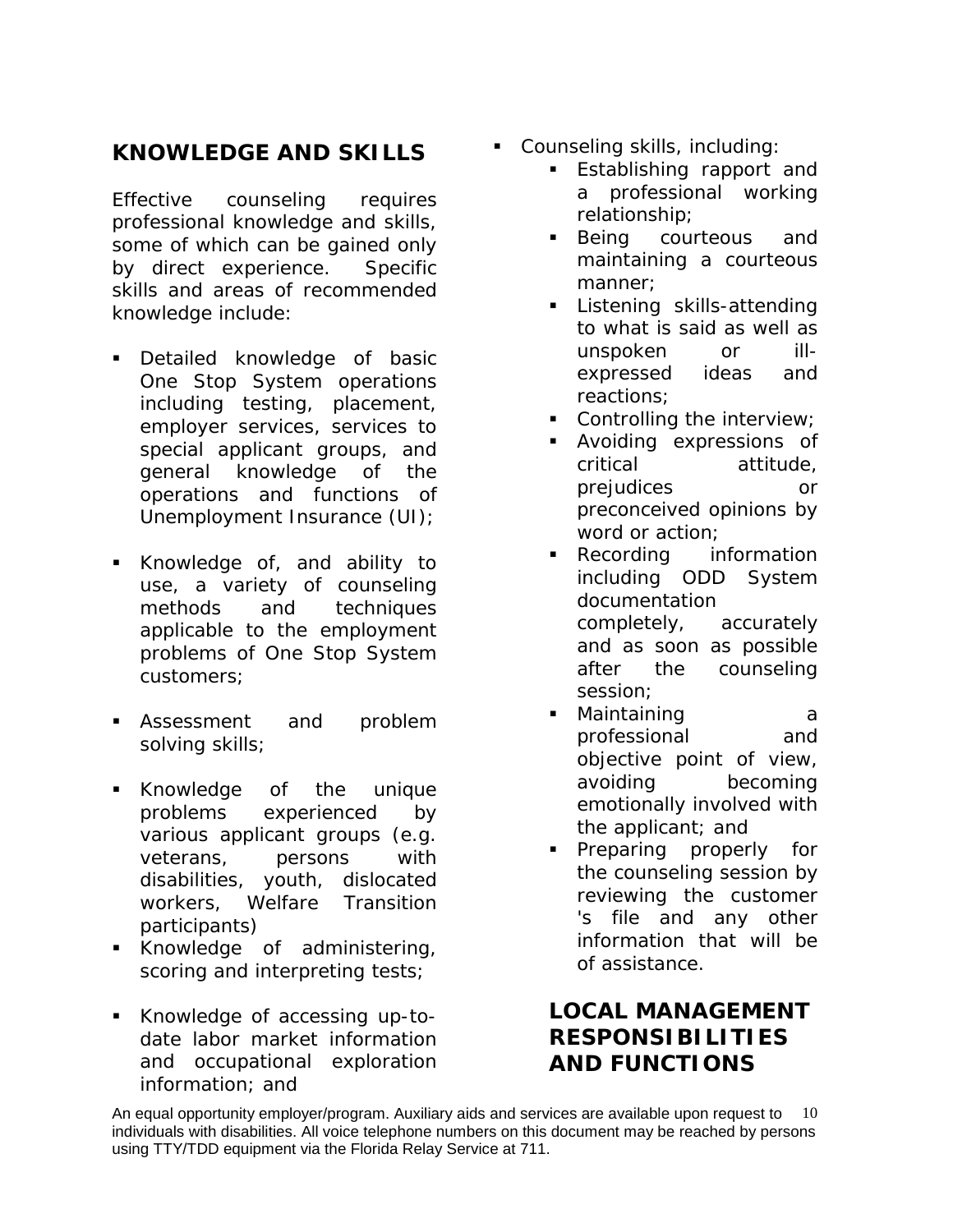Continued conscientious effort is required for the counseling program to be efficient and effective. General responsibilities are as follows:

- The One Stop Center manager is responsible for managing the counseling function and for maintaining a physical and operational setting which promotes the effective provision of services, including counseling, within the constraints of available resources. This includes: providing physical space conducive to counseling; allocation of staff time for counseling; appropriate attention by all staff to identification of customers needing counseling; recommending pertinent training; assessment of counseling performance; initiating and conducting remedial action if needed; and seeking technical assistance for the One Stop Center associates when needed.
- The supervisor should have sufficient knowledge to recognize effective and ineffective counseling. It is the responsibility of supervisors to monitor performance, identify training needs, and recommend training as appropriate. Supervisors should also provide, or arrange for the provision of, direct

assistance to counseling problems. Technical assistance from the Office of Workforce Program Development and Guidance can be requested when needed.

# **Specific Local Responsibilities Include:**

- Assigning trained associates to provide employment counseling services;
- Insuring that counseled applicants are referred to suitable job openings or that suitable job or training opportunities are developed for them.
- Insuring that cooperative relationships are established with partners and other community organizations having quidance and counseling programs and/or having customers that may benefit from employment counseling; and
- Insuring that customers in need of training, psychological services, rehabilitation, health services, and other services beyond the scope and resources of the One Stop System are referred to appropriate community resources.

# **PERFORMANCE STANDARDS AND**

An equal opportunity employer/program. Auxiliary aids and services are available upon request to 11 individuals with disabilities. All voice telephone numbers on this document may be reached by persons using TTY/TDD equipment via the Florida Relay Service at 711.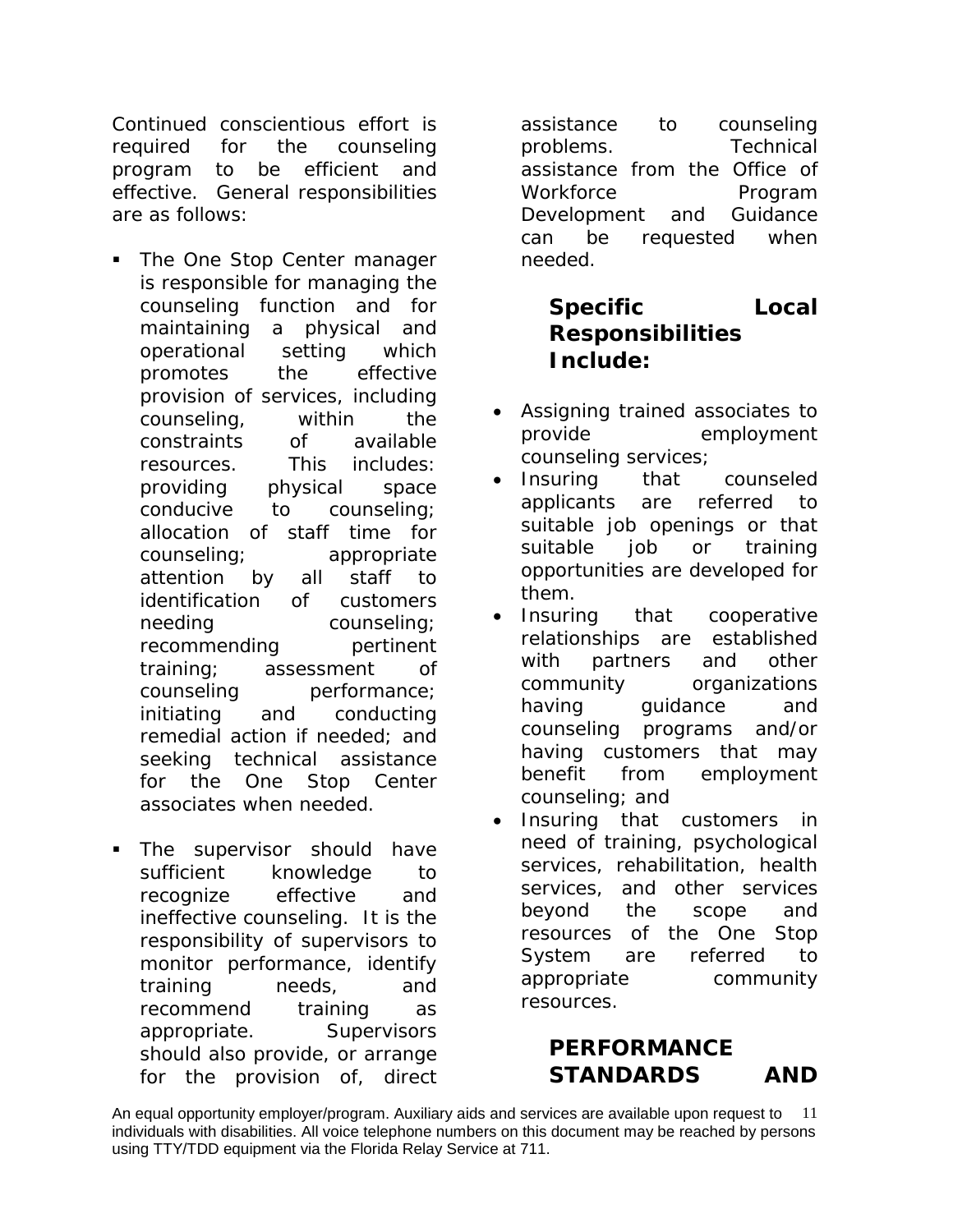# **PERFORMANCE ASSESSMENT**

Performance Standards are set by the Workforce Development System. They will contain standards for both quantity and quality of performance. It is essential that counseling be as efficient as possible in order to provide the maximum amount of service. It is also essential that counseling is of the highest professional quality, numerical standards must not destroy the quality of service. Counseling quality is difficult to assess and requires, therefore, continuing effort on the part of those who supervise counseling. First-hand observation and evaluation of the quality of the counseling process will evaluate counseling effectiveness.

# **TRAINING AND TECHNICAL ASSISTANCE**

It is the responsibility of the Office of Workforce Program Development and Guidance to maintain a training program to foster the continuing professional development of associates involved in counseling. Counseling information should be disseminated and training given to the staff in One-Stop Centers who have contact with customers. Training will assist the staff in becoming able to adequately address the needs of the "total person". In-service training will

be provided on policies, procedures, counseling methods and techniques. In-service training will be supplemented by out-service as needed and as funds permit.

It is the responsibility of individual One Stop Center associates to maintain and improve their professional counseling skills by maintaining familiarity with professional literature, internet usage and attend training as available and as appropriate.

Technical assistance on difficult policy, procedural, or counseling concerns will be provided to One Stop System management and staff as needed.

# **IDENTIFICATION OF NEEDS**

All One Stop System staff who come in contact with customers should be able to identify obvious vocational problems and make appropriate referrals to counseling or other agencies. In some cases, logistical problems such as lack of child care, transportation, food, housing, and medical care are the immediate problems that must be addressed, before employability and employment can be addressed. Staff should be observant, empathetic, and willing to serve customers who may need special services.

| Challenges | and | barriers | of     |
|------------|-----|----------|--------|
| customers  | are | not      | always |

An equal opportunity employer/program. Auxiliary aids and services are available upon request to 12 individuals with disabilities. All voice telephone numbers on this document may be reached by persons using TTY/TDD equipment via the Florida Relay Service at 711.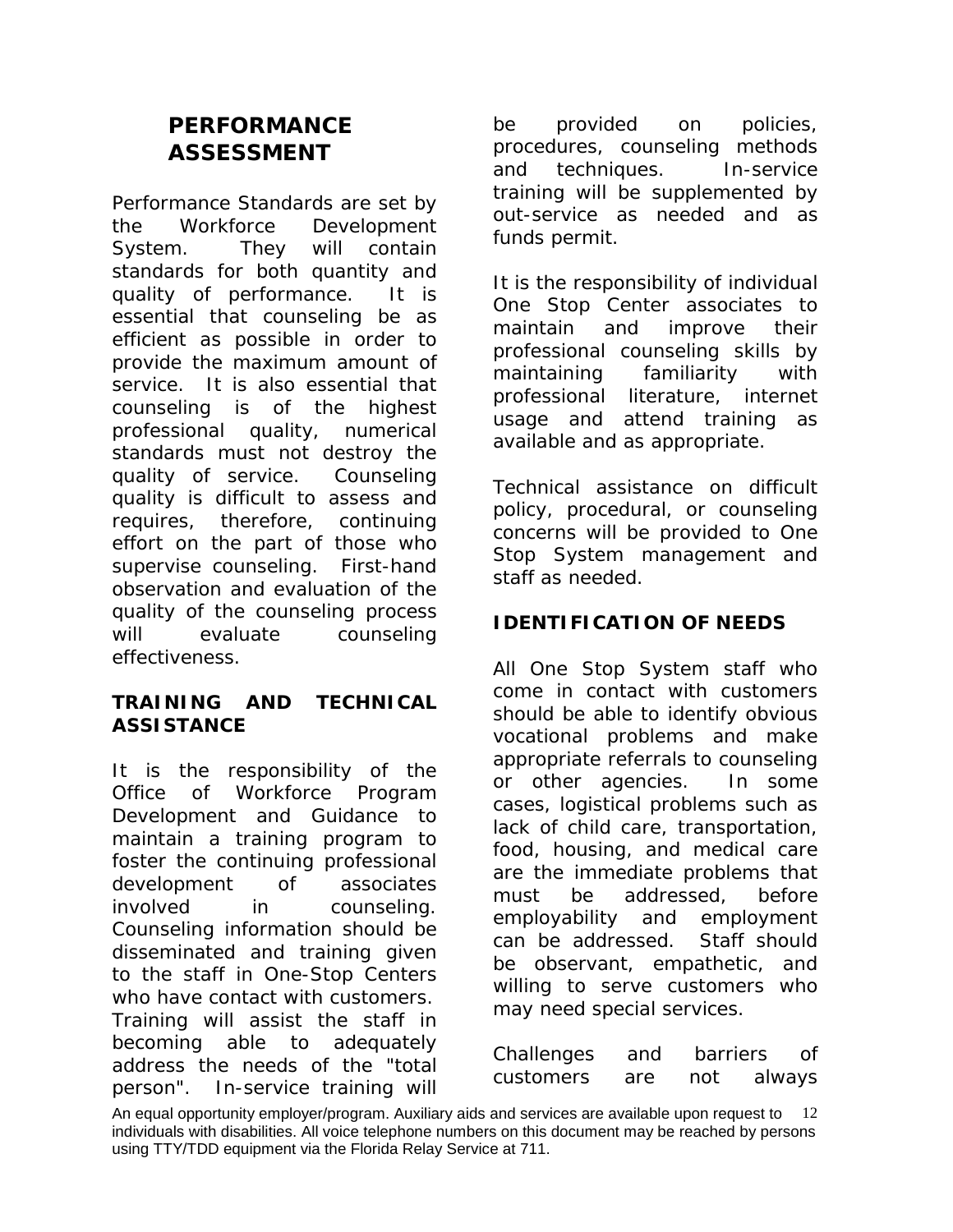immediately obvious. Sometimes problems can be resolved with or without the full counseling function; in other cases the problems may be of such a nature that they cannot be dealt with by the One Stop System, or can be handled more effectively by other organizations. Often, of course, counseling is appropriate. The counselor should assist other staff in identifying, and learning to identify challenges and barriers.

Clues for identification of counseling needs include, but are not limited to:

- ♦ Veterans status (all veterans should be offered counseling)
- ♦ Unusual behavior
- ♦ Inability to comprehend instructions at the reception desk or during group orientation
- ♦ Obvious sensory or physical disability
- ♦ Inability to cope with the registration form
- ♦ Inability to cope with a test or testing situation
- ♦ Unusually low test scores
- ♦ Repeated failure to appear when referred
- ♦ Multiple referrals without being hired
- ♦ Multiple hires
- ♦ Obsolete skills
- ♦ Dislocated from a declining industry
- ♦ Unmarketable experience
- ♦ Re-entry to the labor market after a prolonged absence
- ♦ Prison record or sporadic work history

Most applicants who need employment counseling fall into two groups:

- ♦ Choice/Change such as dislocated workers who have lost or soon will lose their jobs because of plant closings, technological changes, layoffs, or those who are entering the work force for the first time, and have no clear vocational goals.
- ♦ Those who are not ready for employment because of a disability (physical, mental, drug-related), prison record, low ability, low literacy skills, situational problems (single parent in poverty, no child care, poor health, lack of transportation), a poor work record (no relevant experience or skills, job-hopping, irresponsible behavior, lack of work ethic, unrealistic expectations) or a combination of problems.

# **LINKAGES/RELATIONSHI PS WITH OTHER ORGANIZATIONS**

In any given community, partners and other organizations exist which provide services potentially useful to customers with

An equal opportunity employer/program. Auxiliary aids and services are available upon request to 13 individuals with disabilities. All voice telephone numbers on this document may be reached by persons using TTY/TDD equipment via the Florida Relay Service at 711.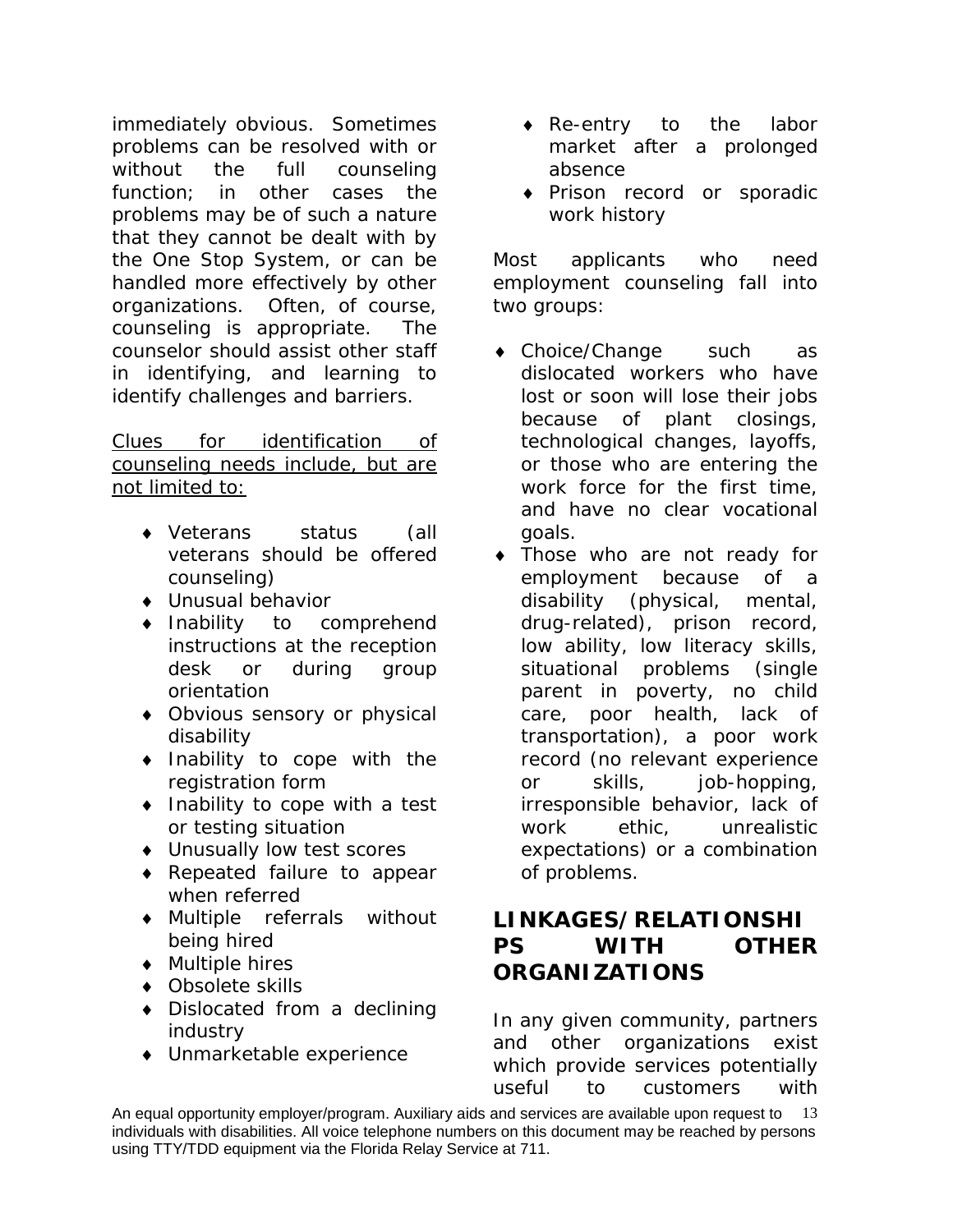challenges or barriers to employment. To avoid duplication and to provide effective services, it is important that these organizations understand and support the **COUNSELING PROCESS**

Counseling is a process requiring professional competence and a high degree of interpersonal skills and empathy. This manual cannot cover all possible situations, actions, and problems. This section is, rather, a general guide to the way in which the usual counseling functions ordinarily proceed in a One Stop Center setting.

## **1. Dealing with Immediate Barriers to Counseling**

If the customer has problems that would hamper or preclude counseling, the One Stop Center associate and the customer must decide if vocational counseling should be postponed until more urgent problems are resolved.

#### **2. Providing Structure and Setting the Tone for Counseling: Establishing Rapport**

In order for counseling to be effective, the customer must recognize the need for addressing employability challenges and wish to become employed. Attitudes such as hostility, apathy or an unrealistic view of the rewards counseling program and accept referrals for services from the One Stop Center and that the One Stop Center accepts referrals from other partners and agencies.

versus efforts must be addressed before counseling can proceed. The customer must also understand:

The objective and limitations of the counseling process and the One Stop Center associate's role in helping the customer make satisfying vocational decisions;

- The need for the customer's active participation in the process;
- The time commitment required; and
- The responsibilities and limitations of the One Stop Center associate.

To assist the customer to become aware of these aspects of the counseling process, the One Stop Center associate must, from the beginning, provide structure and set the tone. The customer is more likely to become an eager participant if this is done early in the process.

The One Stop Center associate should personalize this explanation as much as possible, relating it to the customer's particular situation, and stressing that the One Stop Center associate will provide meaningful information to enable the

An equal opportunity employer/program. Auxiliary aids and services are available upon request to 14 individuals with disabilities. All voice telephone numbers on this document may be reached by persons using TTY/TDD equipment via the Florida Relay Service at 711.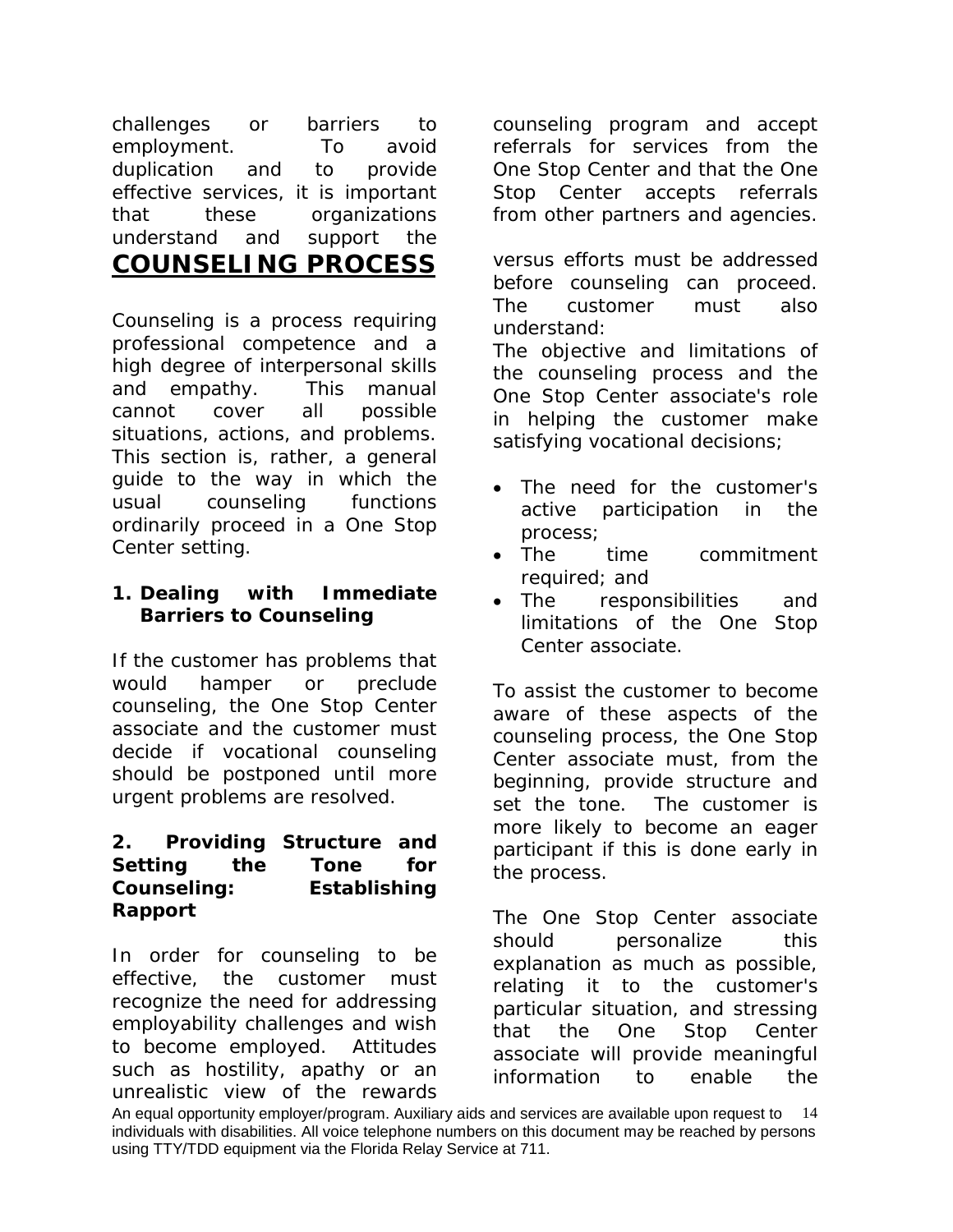customer to make the necessary career decisions.

The confidentiality of the information given to the One Stop Center associate should be emphasized. The One Stop Center associate should make it clear that several sessions may be needed, especially if the problem is one of choice or change, and determine if the customer is willing to commit to the necessary time. The more the customer can relate the benefits of counseling to his or her own situation, the more likely the individual will make the necessary commitment to the counseling process.

Once the customer understands the counseling process, the One Stop Center associate should then ask the customer to relate the circumstances contributing to the current situation. This provides an excellent opportunity to establish rapport--an atmosphere of warmth, open communication, caring, trust, and mutual respect.

Rapport can be established by attentive listening, by maintaining eye contact, by recognizing and acknowledging both the obvious and subtle feelings expressed by the customers and by being actively interested in the welfare of another person and showing it.

By these actions, the One Stop Center associate encourages the customer to relax and to explore their life situation in depth in a non-judgmental atmosphere.

The One Stop Center associate *should not* fall into the trap of telling the customers what to do. Many customers want the One Stop Center associate to make their decisions for them or to give them advice. The One Stop Center associate should constantly reinforce the fact that the customer must make his or her own decision, but the One Stop Center associate will do all possible to enable and empower the individual to make an informed decision.

Counseling should not become a routine, stylized question and answer exercise to acquire and give information or to complete a form, but rather it should provide a structured framework for constructive and purposeful employment exploration.

*Counseling is done with (not to or for)* Each individual is responsible for his or her decisions. Counseling attempts to help the individual make better decisions and to have more accurate knowledge of the probable results of his or her actions and behavior. Also, unless the customer participates in and internalizes the decision-making and planning process, there is little likelihood of counseling being effective.

#### **3. Assessment**

An equal opportunity employer/program. Auxiliary aids and services are available upon request to 15 individuals with disabilities. All voice telephone numbers on this document may be reached by persons using TTY/TDD equipment via the Florida Relay Service at 711.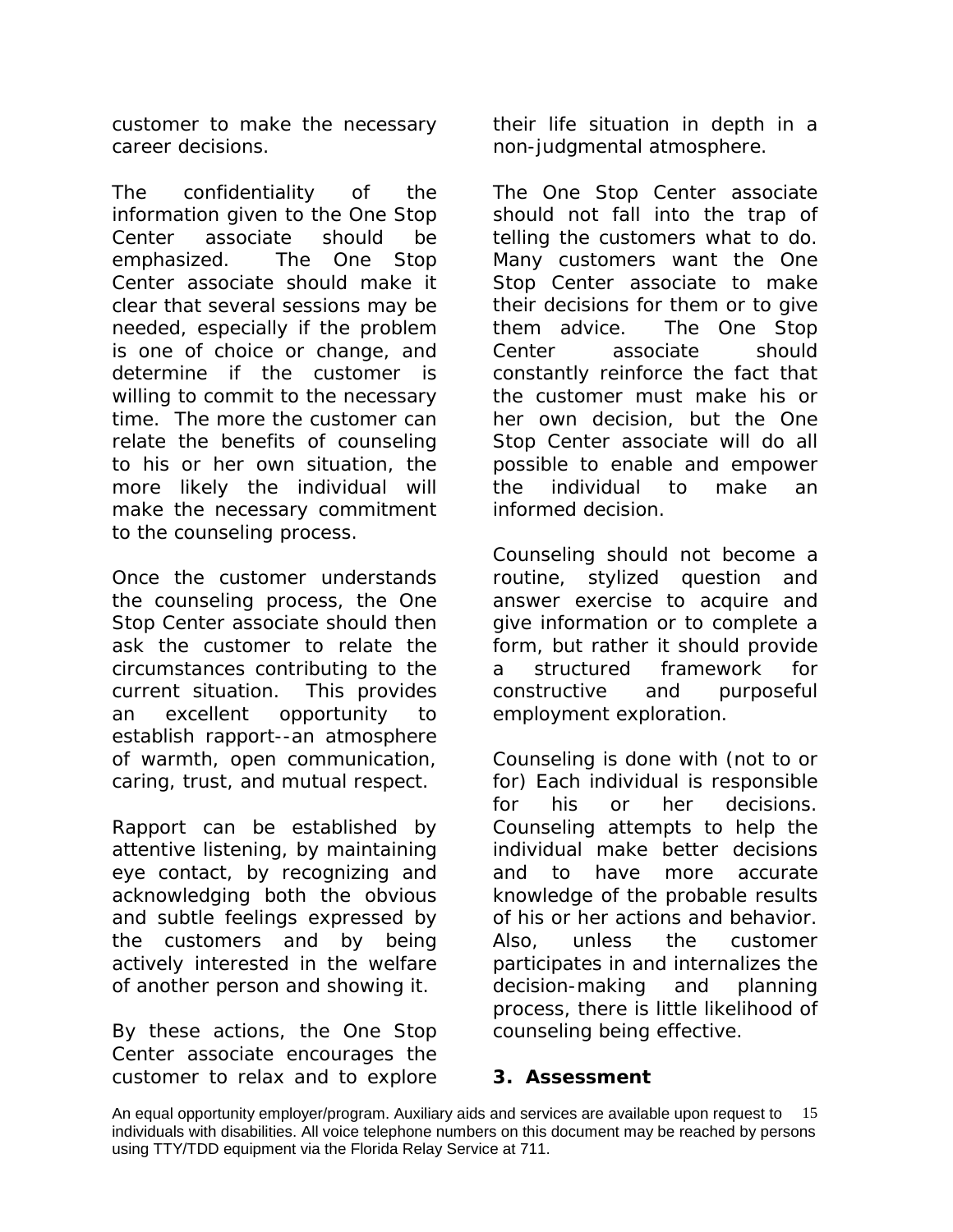Counseling requires solid information concerning the customer's characteristics, requirements of jobs, and the availability of jobs under consideration in the relevant labor market.

## 3.1 Individual

The amount and kind of assessment required will depend largely on the nature of problems/barriers addressed by counseling. However, in most cases, assessment of the following factors will be of assistance in vocational planning.

The One Stop Center associate should determine the customer's ability to acquire vocational proficiency. Abilities may be inferred from the customer's work experiences, educational training, and leisure time activities. However, more precise and reliable information is available from the administration of the appropriate assessment tool. It is important that One Stop Center associates are aware of tools available through cooperative relationships with partners and other community organizations. The methods and details of cooperation will depend on customer needs. Types of assessment tools available through One Stop System funding include, but are not limited to, the following:

**Vocational Aptitude:** General Aptitude Test Battery (GATB), also available in Spanish Language and non-reading versions. For counseling purposes it is interpreted through a system using the Guide for Occupational Exploration and the appropriate test manual.

**Literacy:** The Basic Occupational Literacy Test series measures basic language and math skills over a wide range of abilities. Its content is oriented to adults. It is interpreted through the use of the General Educational Development estimates for occupations contained in Selected Characteristics of Occupations Defined in the Dictionary of Occupational Titles.

**Typing Skills:** The United States Employment Service automated typing test measures typing speed in accurate words per minute.

The test manuals should be used for detailed descriptions of these tests. The GATB and Interest Inventory are utilized more than the other tools to assess customers' abilities and to clarify their vocational goals. The One Stop Center associate should ensure that the customer is properly prepared; the appropriate pre-testing orientation should be provided as necessary. In other cases,

An equal opportunity employer/program. Auxiliary aids and services are available upon request to 16 individuals with disabilities. All voice telephone numbers on this document may be reached by persons using TTY/TDD equipment via the Florida Relay Service at 711.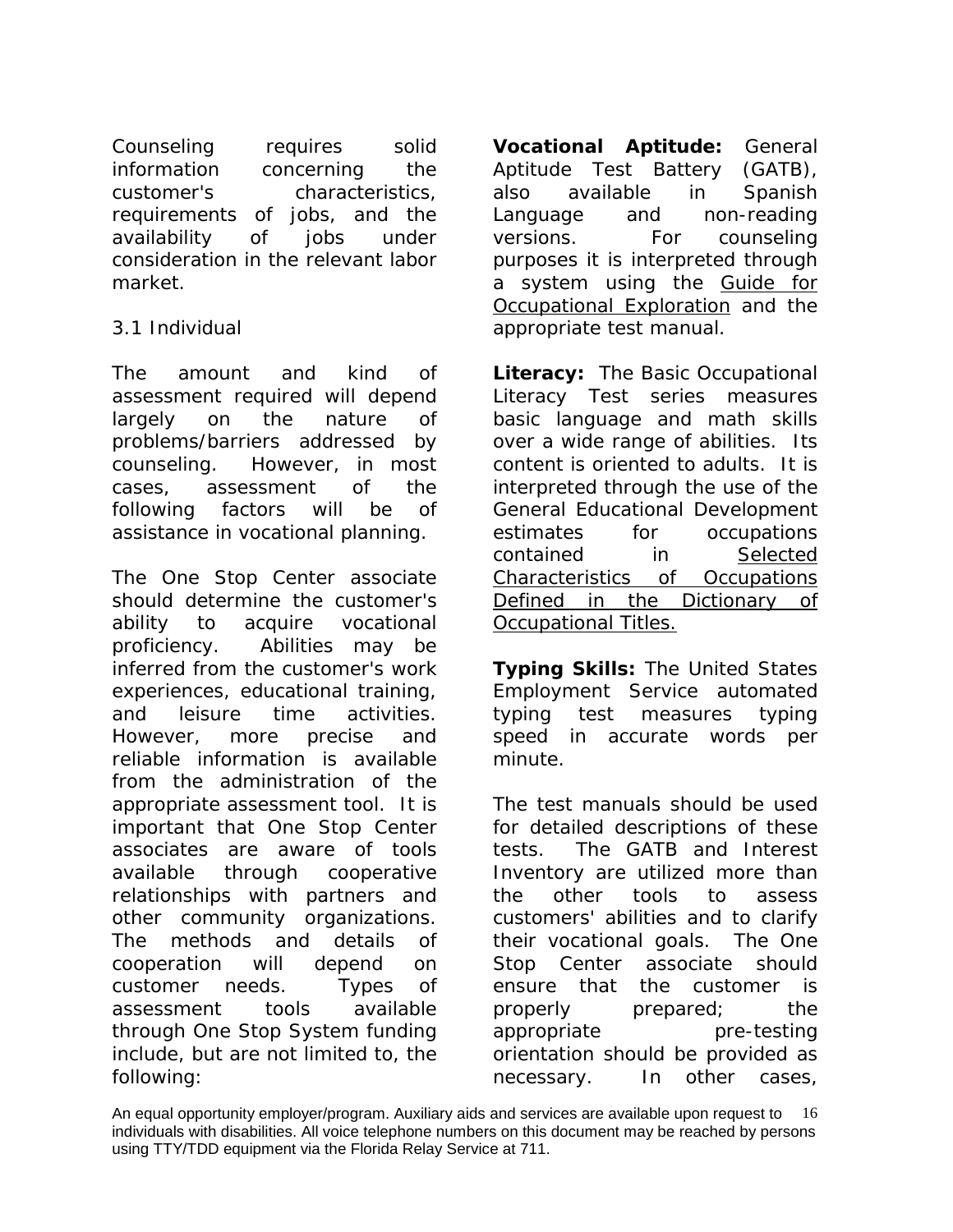written material such as "Doing Your Best on Aptitude Tests" will be sufficient.

# 3.2 Interests

Vocational interests can be assessed using the United States Employment Service Interest Inventory or Interest checklist. The scales on these instruments are directly related to the occupational arrangement of the Guide for Occupational Exploration.

Interest measures are often used in combination with the GATB through the computerized or manual system relating both to the job groupings in the Guide for Occupational Exploration. Job groupings indicated by both interests and aptitudes is an excellent starting point for occupational exploration.

However, excessive credence should not be given to the expressed interests of applicants who have limited exposure to or knowledge of jobs. Interests may change over time and may assume lesser importance than, for instance, availability of work or rate of pay.

# 3.3 Physical Capacities

Physical capacities are particularly important when working with persons with disabilities. The One Stop Center associate should

never assume the inability of an individual to perform a job without careful consideration of the true requirements of the job (with reasonable accommodations) and the true capabilities of the individual. Conversely, if it appears that the job may cause stress or danger because of its physical requirements, this factor should be honestly discussed with the customer.

For most applicants, physical capacities are taken into account along with other factors only when considering the appropriateness of specific jobs.

3.4 Experience/Work History

Work experience is sometimes helpful but often misleading as a method of ascertaining skills and occupational likes and dislikes. The fact that a customer performed a job does not mean that it was done satisfactorily or that the person liked doing it. Further, seven years of experience may mean one month of experience repeated 84 times.

In interpreting work experience, the following questions may be relevant in inferring the customer's present skills and abilities.

\*What the customer did on the job?

An equal opportunity employer/program. Auxiliary aids and services are available upon request to 17 individuals with disabilities. All voice telephone numbers on this document may be reached by persons using TTY/TDD equipment via the Florida Relay Service at 711.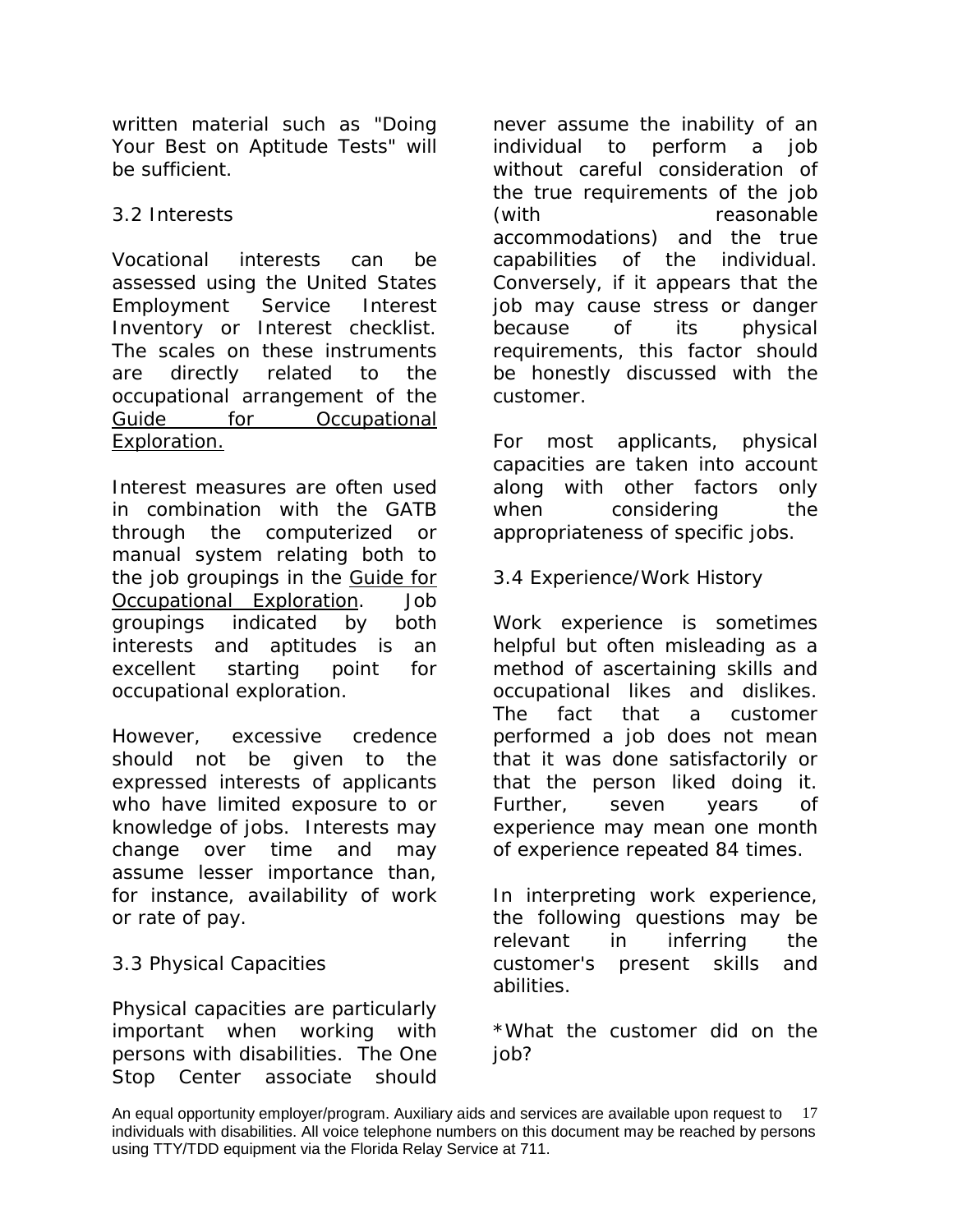\*How well he/she did the job?

\*Why she/he did the job?

\*What is involved in doing the job?

\*How he/she obtained each job, why he/she took it and why he/she left it?

\*Which of the jobs he/she liked best and least and why?

\*Reaction to supervisors, the place of work, working conditions, and job content.

#### 3.5 Leisure Activities

Leisure time activities may or may not have any vocational significance, but for some customers with limited or irrelevant work experience they can serve as a proxy for work experience. The above questions are also applicable to the analysis of leisure activities. Leisure activities may be relevant when they have been frequent and continuous, show evidence of interest, and/or have resulted in increased skill. A well-developed hobby may result in acquiring a skill equal to that gained through work experience or training.

## 3.6 Education and Training

The One Stop Center associate should determine the vocational significance of the customer's education and training. This factor may be especially significant in the following cases:

**\***For veterans

**\***For inexperienced youth and other inexperienced customers, as a substitute for work experience.

**\***For experienced customers, when nothing in the customer's work experience seems to be related to their occupational choice.

**\***For dislocated workers.

**\***For persons re-entering the labor force when previous work experience has been some years ago and is of limited relevance.

**\***When the customer expresses an interest in further education or training.

**\***When the occupation being considered requires further training.

**\***When education or training has been recently acquired or is being acquired.

**\***When the education or training is directly related to a job or vocation, e.g., automobile mechanics or electrical engineering.

#### 3.7 Needs/Values

An equal opportunity employer/program. Auxiliary aids and services are available upon request to 18 individuals with disabilities. All voice telephone numbers on this document may be reached by persons using TTY/TDD equipment via the Florida Relay Service at 711.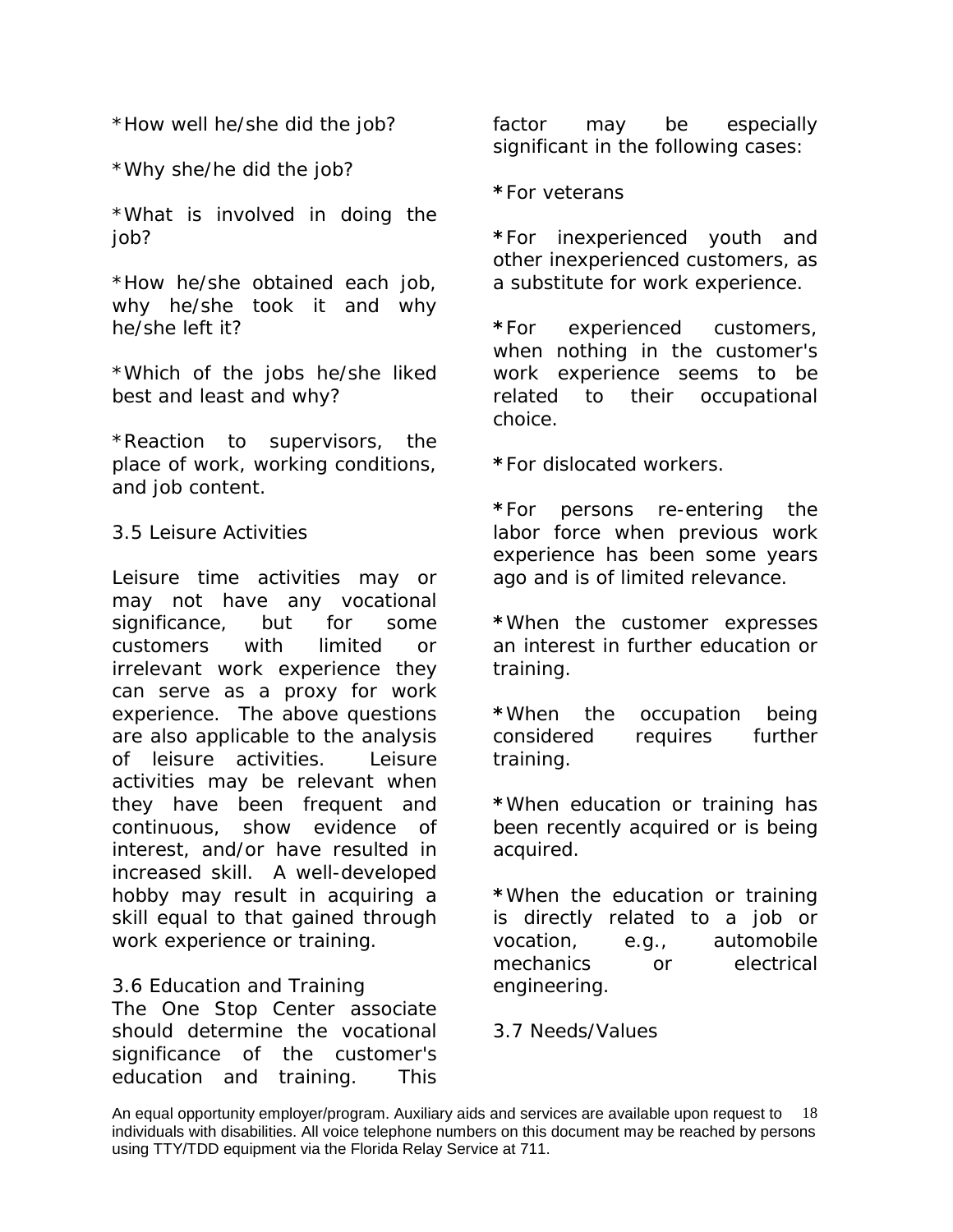Needs and values are very closely related; both seem to be related to the individual's cost-benefit or effort-reward system. Assessment of a customer's needs and values usually involves consideration of the customer's personal factors, including interests and abilities, and environmental factors.

What customers want to become or to do depends largely on their self-concept. Vocational development will be influenced by opportunities for education or special training, social and economic status, and by the extent of existing job opportunities.

Counseled customers are sometimes in a financial crisis, as in the case of dislocated workers. It is often the case that customers who have worked in a plant that has been closed cannot realistically expect to become employed at the same income level. Financial needs assessment and counseling may well be appropriate for such applicants.

3.8 Work Attitudes/Personality People often succeed or fail on jobs because of personal factors, which include appearance, attitude, manner, and temperament.

A customer's appearance, attitude and manner can indicate emotional maturity and emotional

adjustment, which in turn influence one's ability to recognize one's problem and work out a suitable plan. If a customer is not receptive to counseling, this must be addressed at the beginning of the counseling process. Inappropriate appearance, attitude and manner can also cause or reflect potential job adjustment problems.

When the customer fails to adjust satisfactorily to situations on or off the job, the One Stop Center associate should try to determine the underlying reasons. Are the difficulties real or fancied? Are they due to misconceptions of what the job called for, or did the customer try to satisfy needs which the job could not fulfill? The One Stop Center associate will note such attitudes or feelings as over-sensitiveness, discouragement, unwillingness to accept criticism, or "a chip on the shoulder," and will try to gauge whether they are due to temporary circumstances or if they constitute a real handicap to employment.

Chronic, fundamental maladjustment problems will probably require long-term therapy that is beyond the capacity of the One Stop System services. Time may be spent assisting the customer to recognize the problem, however, One Stop Center associates should work directly with

An equal opportunity employer/program. Auxiliary aids and services are available upon request to 19 individuals with disabilities. All voice telephone numbers on this document may be reached by persons using TTY/TDD equipment via the Florida Relay Service at 711.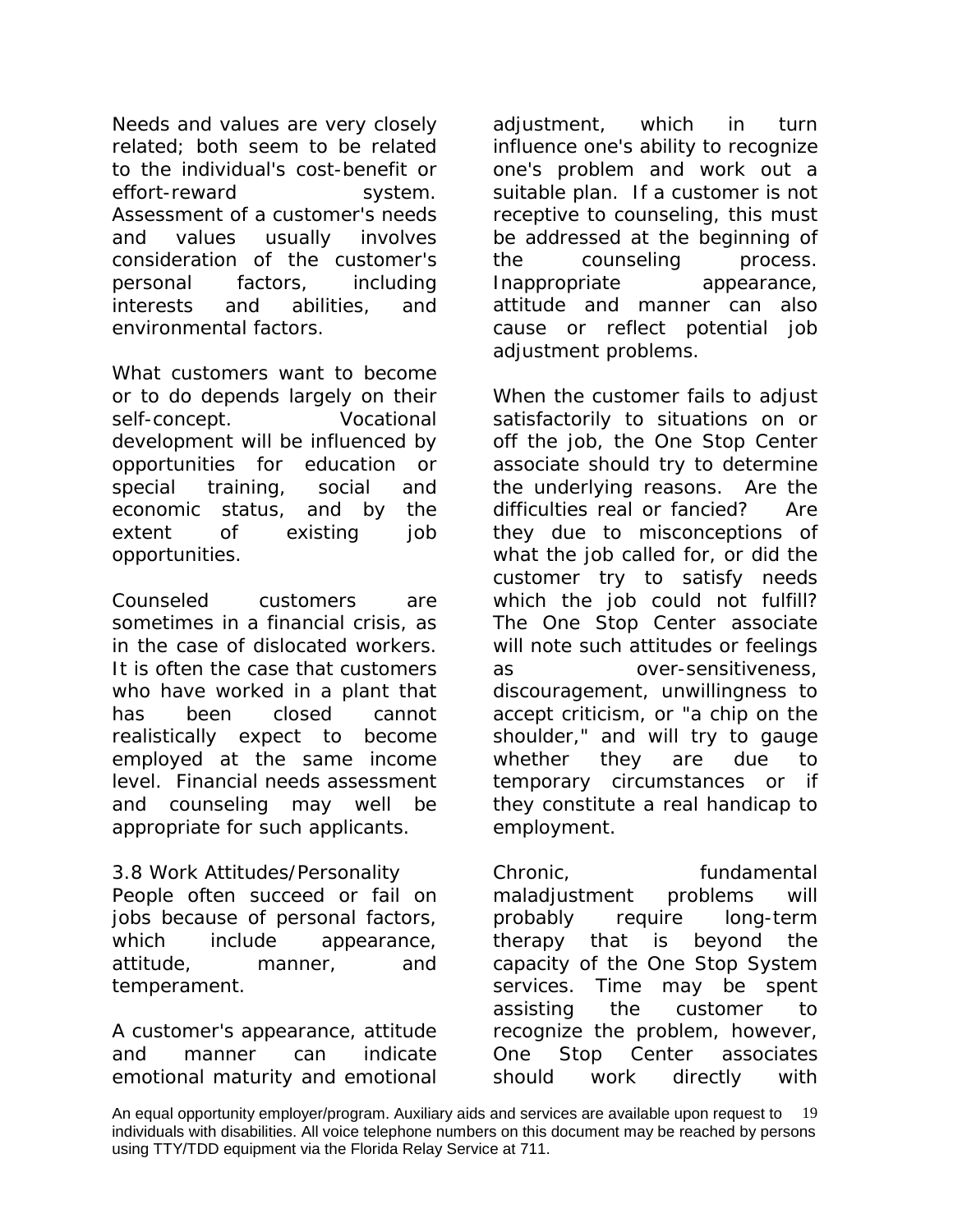customers who have less pervasive adjustment problems.

Temperaments are inferred from activities (hobbies, work experience, training) liked or disliked, or in which the customer was successful or unsuccessful. For example, does the customer appear better suited for work involving repetitive tasks, or for work involving variety and change? For working with others or alone? For working under specific instructions or being responsible for directing, controlling, and planning the work?

In analyzing personal traits and assessing significance in a vocational situation, the One Stop Center associate may have only subjective information on which to make judgements. One Stop Center associates should avoid hasty conclusions and guard against projecting personal prejudices and biases.

## 3.9 Life Situation

Problems in a customer's life situation, such as those listed below, can limit the options available, and must sometimes be addressed before counseling can take place or produce meaningful change. In other cases, limitations must be taken into account in vocational plans.

# 3.10 Family problems

Family problems, such as child care, family conflict, illness, etc, must sometimes be resolved before meaningful counseling can occur. The One Stop Center associate may be of assistance in these instances or may refer the individual to a One-Stop partner or other agency.

## 3.11 Transportation

Access to transportation or information about the transportation system may be required for the person to be mobile and employable.

3.12 Economic and Financial **Status** 

This factor must be taken into account in order for employment to be realistic. For instance, if the customer is in need of food and shelter, these needs must be met before long-term training can be considered. On the other hand, if the customer has some means of support (family, spouse, transfer payment, etc.,) the options are considerably greater.

This factor is particularly important when: (1) the plan being considered by the customer involves postponement of employment in order to take additional training; (2) training requires a considerable outlay of money, thus necessitating concurrent employment; (3) the

An equal opportunity employer/program. Auxiliary aids and services are available upon request to 20 individuals with disabilities. All voice telephone numbers on this document may be reached by persons using TTY/TDD equipment via the Florida Relay Service at 711.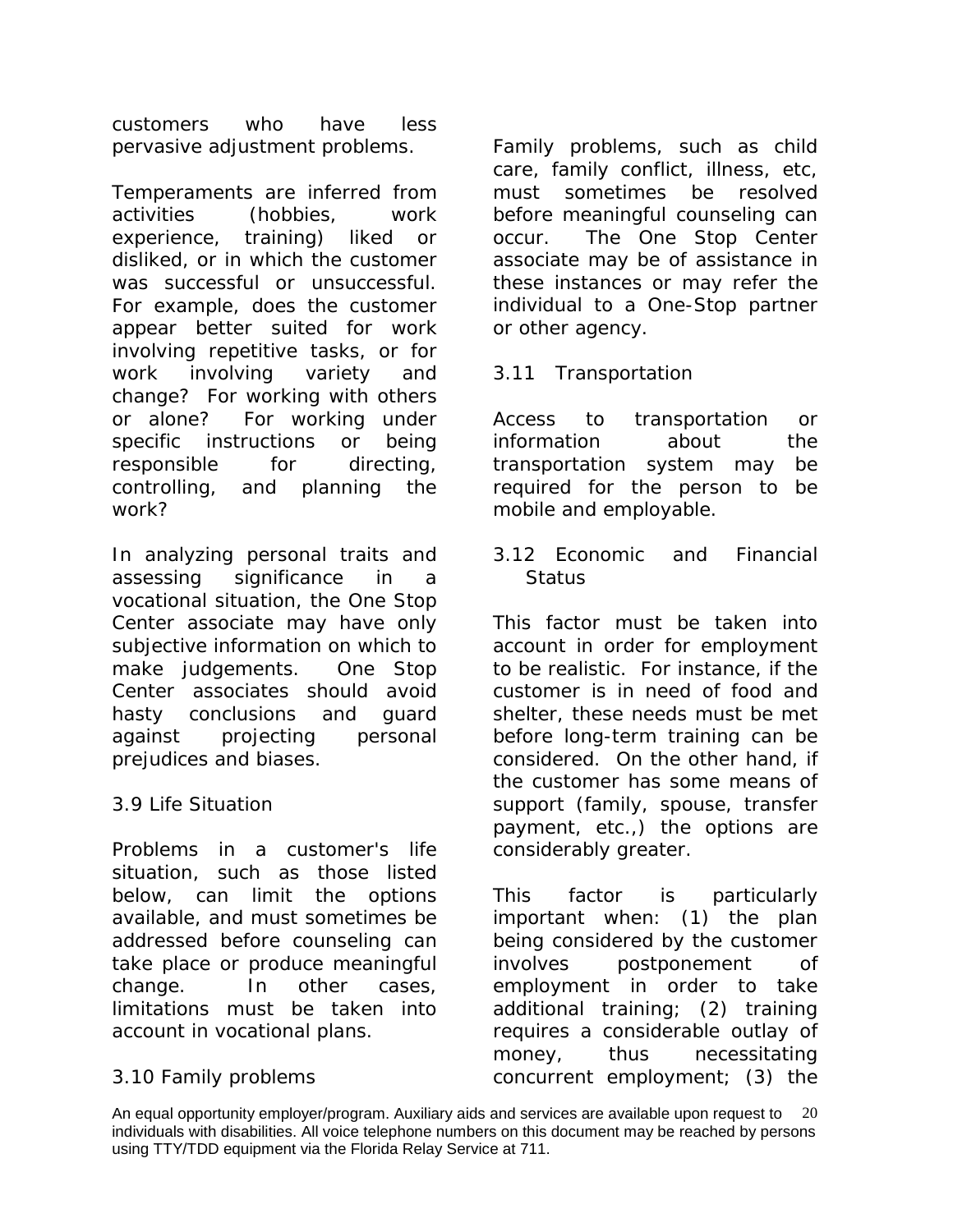customer considers an entry level job and the wages are considerably less than previous earnings.

Factors to be considered include available financial resources; availability of financial assistance, financial obligations; and available supportive services.

# **4 Test Interpretation**

Information obtained from testing, when combined with labor market information, training possibilities (literacy and job skills), information from job search workshops, and job placement services can provide powerful assistance to applicants in making occupational decisions. For this reason, it is imperative that sound, accurate, informative test information be provided to applicants.

Tests provide the most accurate information available about the potential of customers and their current probable job success and should be assumed to be correct unless there is convincing evidence to the contrary or unless the tests were given under nonstandard conditions. However, as is the case with all human measurement, tests are not perfect and therefore should not always be used as the only indicator of ability.

Test results will ordinarily be interpreted in terms of indicated and contra-indicated groups of jobs or training. Methods developed by the USES-state test development system will be used, following the appropriate manuals. Computerized versions of these methods will be used to the maximum extent possible.

4.1 Preparation for Test Interpretation Sessions

**Prepare** a list of possible occupational options for the customer to consider, utilizing:

*The appropriate USES test manuals*

*The Guide for Occupational* 

*Exploration, Selected Characteristics of Occupations Defined in the Dictionary of Occupational Titles*

*The Dictionary of Occupational Titles* 

*The Occupational Outlook Handbook <http://stats.bls.gov/oco/ocoiab.htm>*

Occupational Information Network (O'Net)<http://online.onetcenter.org/>

Take into account other factors such as labor market conditions and the individual's life situation and values/needs.

**Plan** a suitable strategy for imparting this information to the

An equal opportunity employer/program. Auxiliary aids and services are available upon request to 21 individuals with disabilities. All voice telephone numbers on this document may be reached by persons using TTY/TDD equipment via the Florida Relay Service at 711.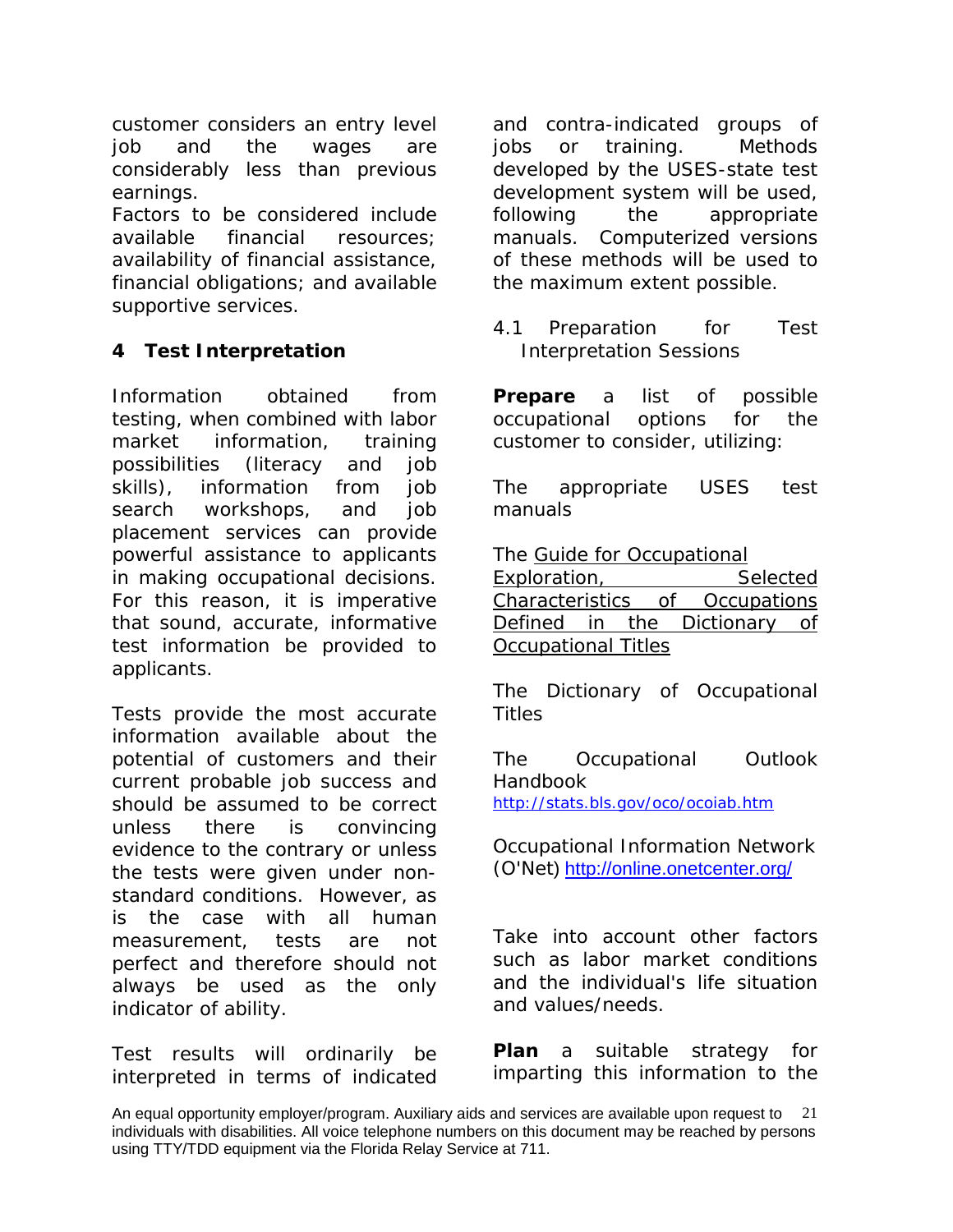customer and for eliciting the customers' feedback and reactions.

**Have** all reference materials and e-mail addresses that may be needed in the session organized and easily accessible.

4.2 Test Interpretation Process **Solicit** the customer's reaction to the testing experience. This information will help the One Stop Center associate tailor the interpretation to the customer's needs and, also, will provide clues regarding the validity of the test results.

**Review** with the customer the purpose for taking the test, relating the reason to his or her specific situation.

**Explain** the procedure that will be followed in the session so that the customer will understand the sequence of actions. This will give the impression of continuity and provide a sense of direction for the session.

**Develop** a keen sense of timing; adjust the rate and way information is imparted to the amount of understanding on the part of the customer. Be careful to avoid unnecessary jargon with which the customer may not be familiar.

**Emphasize** the potential occupational possibilities for the customer, not the test scores.

**Encourage** as much customer participation as possible. The choice of options should be the customer's responsibility, not the One Stop Center associate's.

Focus on positive information.

**Ensure** that the results of the test interpretation lead to a plan of action for the customer.

**Request** customer reaction and feedback throughout the process of disseminating the information to ensure that what is being said is understood.

**Do not** insist that the goals and plan be formulated in the test interpretation session. Often, it is preferable for the customer to be given time to digest all the information and to analyze his/her situation before arriving at definite goals, and a specific plan of action.

5. INFORMATION ABOUT POTENTIAL OCCUPATIONS

The One Stop Center associate is responsible for providing labor market, occupation, educational and training information to customers. The amount and kind of information provided and the manner of presentation should, ideally be tailored to the

An equal opportunity employer/program. Auxiliary aids and services are available upon request to 22 individuals with disabilities. All voice telephone numbers on this document may be reached by persons using TTY/TDD equipment via the Florida Relay Service at 711.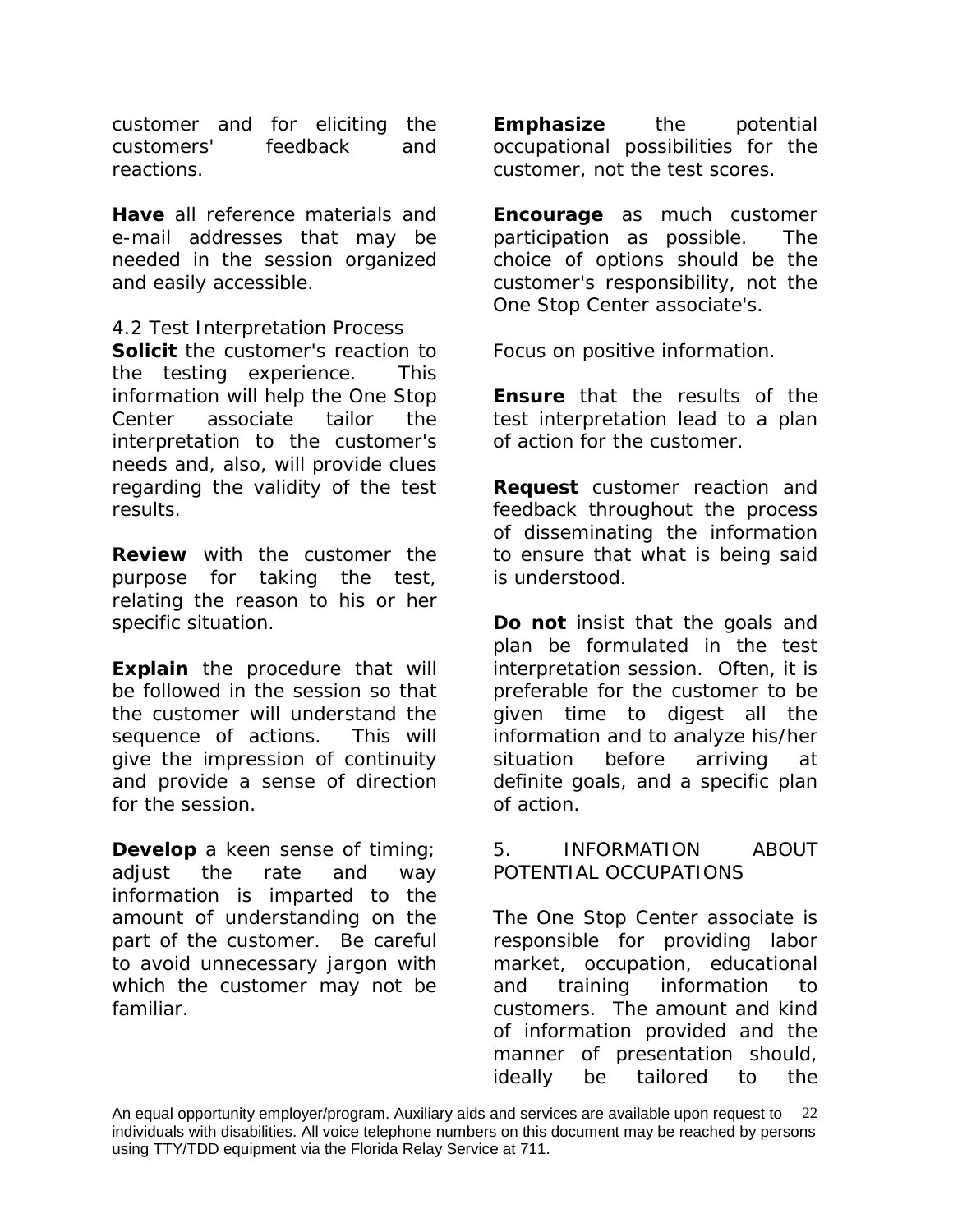individual. The kinds of information which are usually most helpful are:

Training opportunities and requirements; Nature of the work; Qualifications and requirements; Working conditions, pay, hours, etc; and Local/regional/national LMI.

The use of occupational information is particularly important in formulating an employment/training plan, but should also be used throughout the counseling process to explore vocational areas which may not be familiar to the customer but which may be appropriate.

One Stop Center associates should be familiar with accessing labor market and occupational information using the Internet and other One Stop System available resources.

Departmental information is readily available at: <http://www.floridajobs.org/> <http://www.doleta.gov/>

Other helpful sites are listed in the index of this manual.

## 6**. SYNTHESIS OF ASSESSMENT & OCCUPATIONAL INFORMATION**

The GATB and the Interest Inventory, because they are related to the occupational structure of the Guide for Occupational Information, can almost always materially aid in this synthesis by providing a framework for structured occupational exploration. One Stop System partners also provide tests (i.e., TABE -Test for Adult Basic Education) that also provide a structured framework and aid in the synthesis process.

6.1 DEVELOPMENT OF AN EMPLOYABILITY PLAN

# • *OPTIONAL*

The plan should be based upon a careful consideration of the individual's characteristics and labor market realities. It should require reasonable effort and assumption of responsibility on the part of the customer, but not require super-human effort or resources that are not available. Employability plans are assessable on line [www.floridajobs.org/.](http://www.floridajobs.org/) The plan may be kept on diskette, computer hard drive or in hard copy. The basic purpose of the plan is for the customer to become employed, or at least to begin the process of becoming more competitive in the labor market.

The employment plan describes goal(s)…immediate, interim, and long-range, the steps necessary to reach the goal, and a timetable for necessary action. At least the

An equal opportunity employer/program. Auxiliary aids and services are available upon request to 23 individuals with disabilities. All voice telephone numbers on this document may be reached by persons using TTY/TDD equipment via the Florida Relay Service at 711.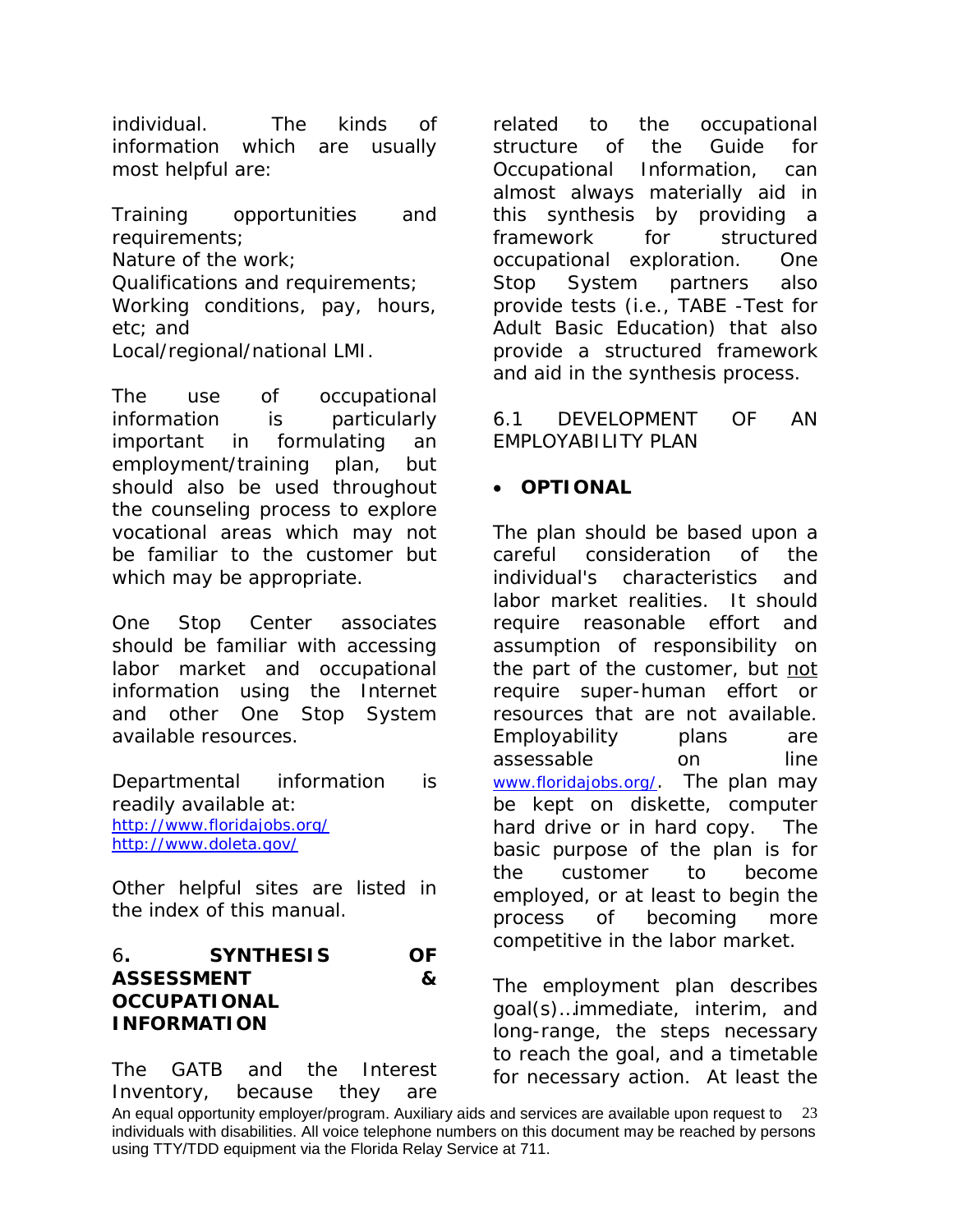first few steps should be so simple as to ensure against failure. They can be as simple as "Buy an alarm clock", or "Get an application from Mr. Jones at 123 Main Street, Room 321" or even "Call the bus company 999 34304321 for the Main Street bus line schedule."

When a customer is experiencing or has a history of experiencing difficulty in adjusting to employment and/or training, it should be addressed in the employment plan.

The plan should contain *what* is to be done, *who* is to take each action, *how* it is to be done, *when* it is to be done, and *why.*

The steps to be taken in carrying out the plan must be jointly arrived at and fully understood and accepted by the customer. Moreover, the plan must be clearly recorded for the customer's use and the guidance of other associates who may be involved in putting the plan into effect.

Successful implementation of the employment plan requires action to achieve the sequential objective of the plan. Required behavior changes, training, education, job search, etc, demands considerable time, energy and persistence by the customer. The customers' ability

to meet these demands can be enhanced by counselor support.

The follow through is particularly critical in the early stages of the employability development process. The One Stop Center associate's responsibility is to provide the continued contact and support necessary to achieve the customers' employability employment-training plan.

The One Stop Center associate should follow-up with applicants who have entered employment or enrolled in training to offer needed assistance. The employment plan might need to be revised in light of the new information. Early and effective follow-up can preserve, reinforce, or appropriately alter the original employment plan.

## **7. COUNSELING METHODS**

# 7.1 Group Counseling

Group counseling is a process whereby a trained and skilled One Stop Center associate, using the principles and techniques of group dynamics, helps selected customers with appropriate adjustments and plans. The goals of group counseling are most often to address, and perhaps change, attitudes, motivation, self concept, and behavior which are related to vocational challenges. Through group interaction, customers have the opportunity

An equal opportunity employer/program. Auxiliary aids and services are available upon request to 24 individuals with disabilities. All voice telephone numbers on this document may be reached by persons using TTY/TDD equipment via the Florida Relay Service at 711.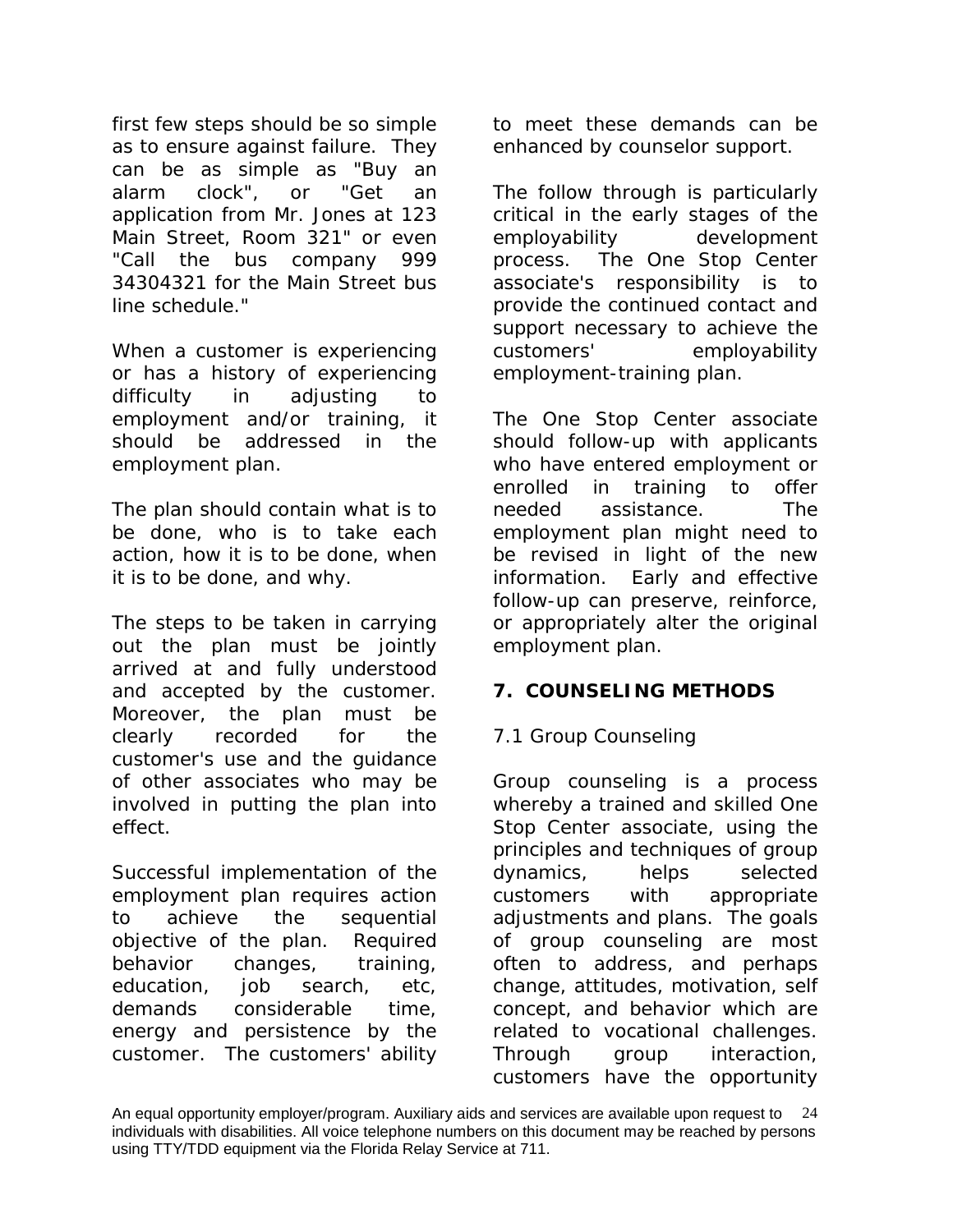to learn new ways to approach difficult situations. Through the influence, support and strength of a group of individuals who may be experiencing similar problems, positive modifications leading to more effective employment behavior are reinforced.

Individuals who might profit from group counseling include those who have major difficulties in finding or keeping a job because of ineffective behavioral patterns, a sense of personal inadequacy, or other negative attitudes such as hostility or discouragement. Some groups may be more effective when composed of those who have similar problems, such as dislocated workers, public assistance recipients or Recently Separated Veterans.

## 7.2 Group Orientation

Group orientation activities are "information centered" and aim to efficiently and effectively teach and inform customers about methods and facts necessary for planning and obtaining suitable employment. Group orientation sessions may address any one of a wide range of topics e.g., orientation to the services and programs provided by the One Stop Center, labor market information, test-taking techniques, resume writing, etc.

## **8. COUNSELING RECORDS**

8.1 Need for Counseling Records

Uniform and accurate records of counseling services as well as adequate records on customers counseled are necessary in order to (1) assess the quality and quantity of the counseling program (2) determine additional services needed by individual customers, (3) aid the memory of the One Stop Center associate, and (4) assist other One Stop Center associates who may see the customer.

For this reason, the ODDS "R" Screen should be thoroughly documented with the vocational challenge and plan of each counseled customer. An *optional* counseling record card is available on line and may be utilized for more detailed and confidential record keeping.

In addition to pertinent identifying information concerning the customer, the Counseling Record may contain the following information:

1. A summary statement to establish the existence of the customer's vocational challenge/s.

2. Identification and interpretation of the vocationally significant facts about the customer obtained during the interview and from testing and other resources contributing to a

An equal opportunity employer/program. Auxiliary aids and services are available upon request to 25 individuals with disabilities. All voice telephone numbers on this document may be reached by persons using TTY/TDD equipment via the Florida Relay Service at 711.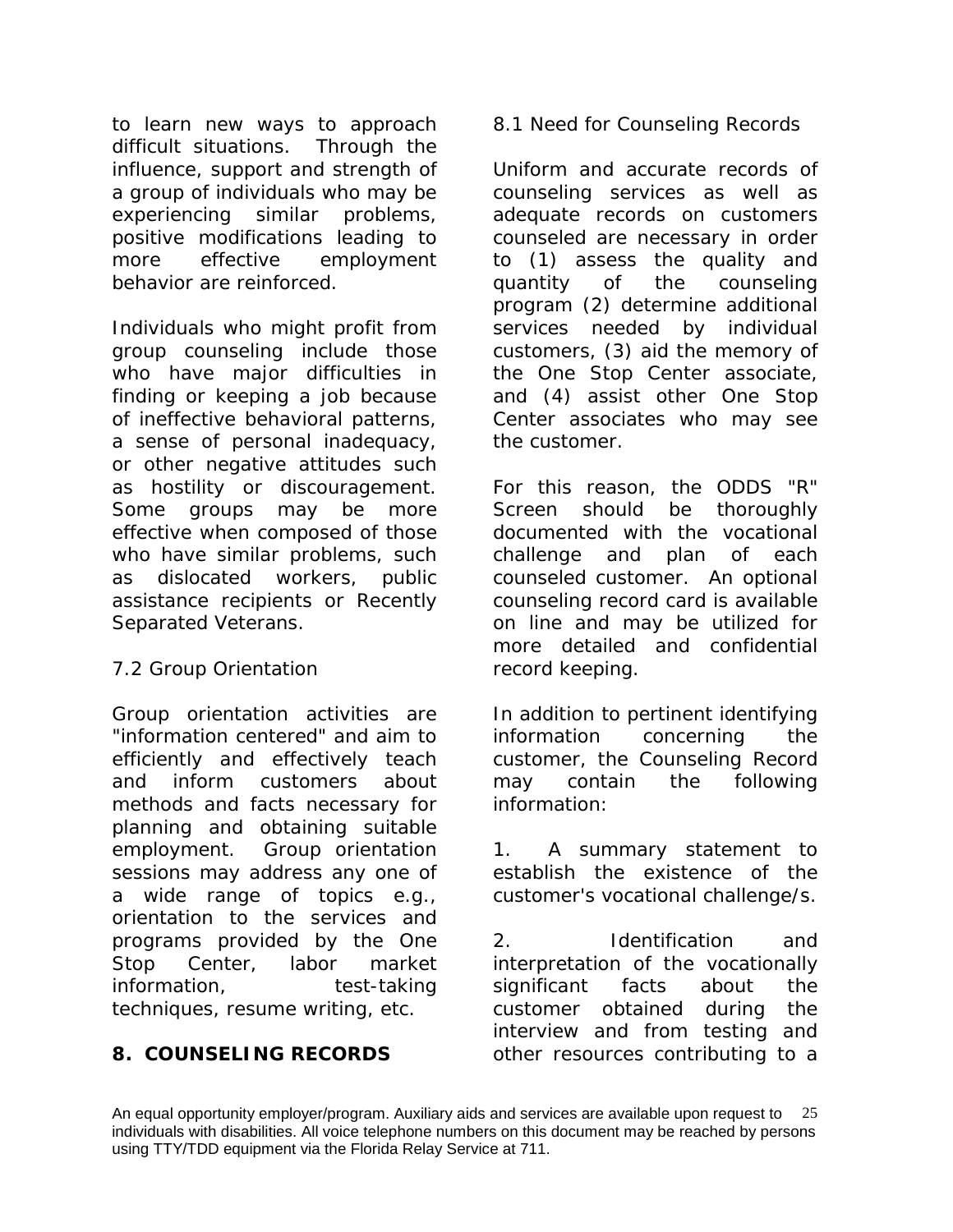sharper definition of the challenge or to its solution.

3. A clear and concise statement of the vocational plan indicating the goal and the steps the customer will take to reach that goal.

4. A notation of any significant behavior of the individual counseled may support, assist or identify hidden vocational challenges. Examples of appropriate behavior notations are as follows: seemed *nervous, unusually quite or nonresponsive, seemed frustrated and angry, seemed anxious to end interview, or very serious about planning goals*.

5. A notation to indicate the type (negative or positive) of rapport that was established between the One Stop Center associate and the customer.

6. A dated entry for each counseling interview or group counseling session and a description of the contact in terms of progress made and/or actions planned.

7. A record of any follow-up contacts, including information such as progress in carrying out the plan, the outcome and effectiveness of the service and the need (if any) for additional services.

8. A record of any additions or revisions to problems and/or plan statement.

The employment goals should be reflected in the plan and in the coding of the customer record. Significant information about the vocational plan should be recorded on the application for the purpose of guiding other staff in job development and selection and referral of the counseled customer. Record forms may be kept on diskette, computer hard drive or in hard copy. Records must, however, be kept confidential.

8.2 On Line Data Display System (ODDS) "A" & "H" Documentation

ODDS A - In the "CNSEL" field (Characteristics section) code **60** should be used to identify individuals counseled. Once counseling is concluded and the application is inactivated or mainstreamed, the code should be removed.

ODDS H - Each time an individual counseled is provided counseling services, the "H" Screen should be documented. In the counseling field, enter code 1 if the customer has received individual counseling and code 2 if the customer participated in group counseling.

8.3 Confidentiality of Counseling Records

An equal opportunity employer/program. Auxiliary aids and services are available upon request to 26 individuals with disabilities. All voice telephone numbers on this document may be reached by persons using TTY/TDD equipment via the Florida Relay Service at 711.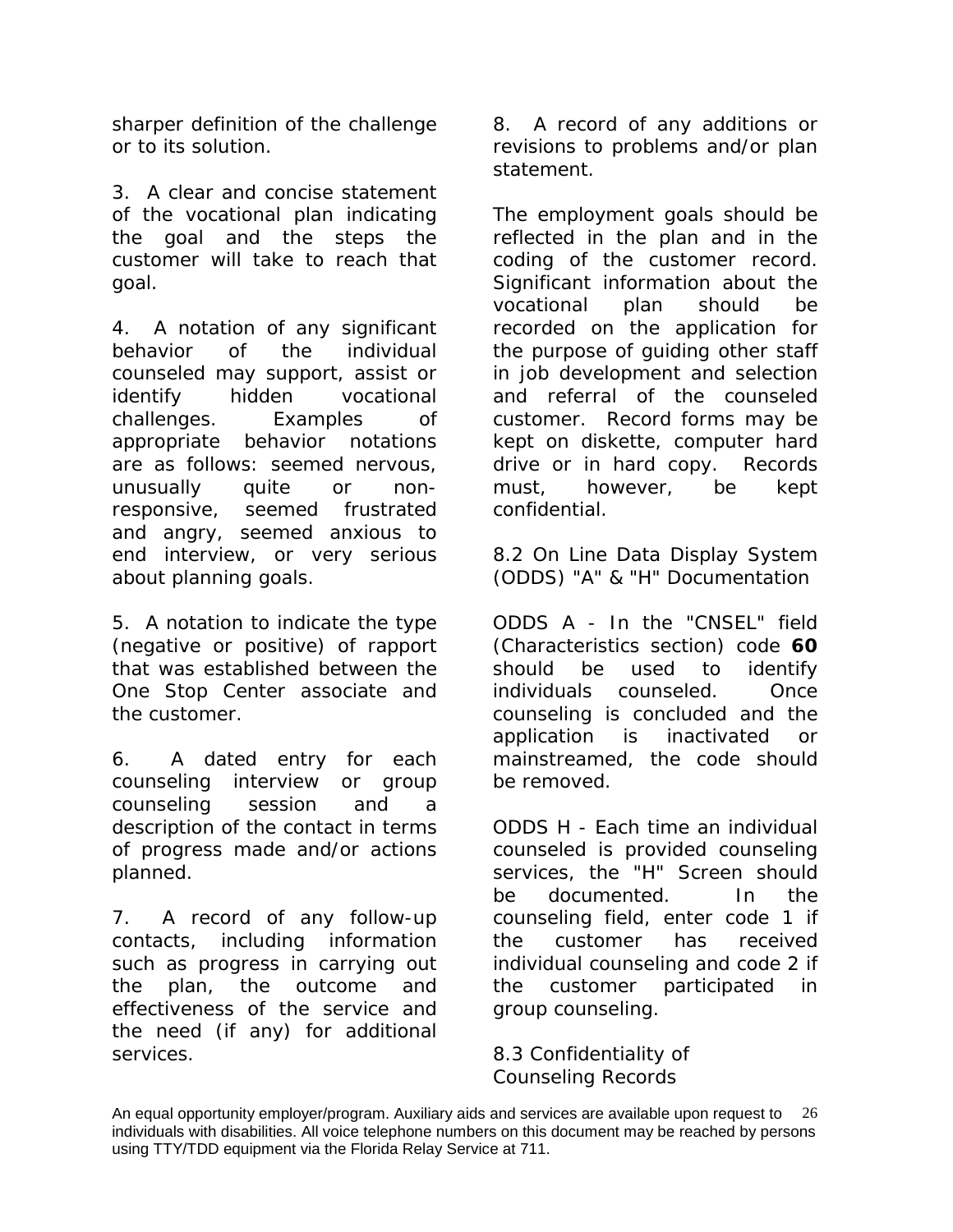One Stop Center associates must be aware of and adhere to Federal and State laws pertaining to privacy and confidentiality of information and records.

More specifically, information given to the One Stop Center associate by the customer in a counseling interview must be considered confidential. In this connection, the following additional guidance is provided:

1. The circumstances under which information obtained from the customer may be disclosed shall be made clear to the customer.

2. Confidential information about the customer obtained from partners, outside agencies and professional sources shall not be released to a third party without the permission of the professional source which provided the information. Preferably, the requesting agency should be referred to the original source of information.

3. The vocational plan or the summary of the plan that is entered on the work application should be available for review when requested by the customer.

4. The customer's permission must be obtained before undertaking tape-recording or observation of any counseling

interview. Such recordings are confidential, will be used only in training professional One Stop Center associates and will not contain identification of the individual.

5. Confidential information obtained in counseling may have to be released under a court subpoena. Applicants have a right to know that information could possibly be subpoenaed. If any attempt is made to serve a subpoena, refer the server to the One Stop Center Manager. The manager will contact the Agency for Workforce Innovation for advice.

# **9 CUSTOMER GROUPS**

America is a land of people with diverse racial, ethnic and social backgrounds. Every individual must be treated as an individual; each customer's challenges are unique to that customer. Stereotypes should never be depended upon in counseling. However, certain kinds of customers tend to have similar challenges, and often similar approaches have been found effective.

#### 9.1 Veterans

It is particularly important that veterans receive priority in counseling, as counseling is basic to job or training placement,

An equal opportunity employer/program. Auxiliary aids and services are available upon request to 27 individuals with disabilities. All voice telephone numbers on this document may be reached by persons using TTY/TDD equipment via the Florida Relay Service at 711.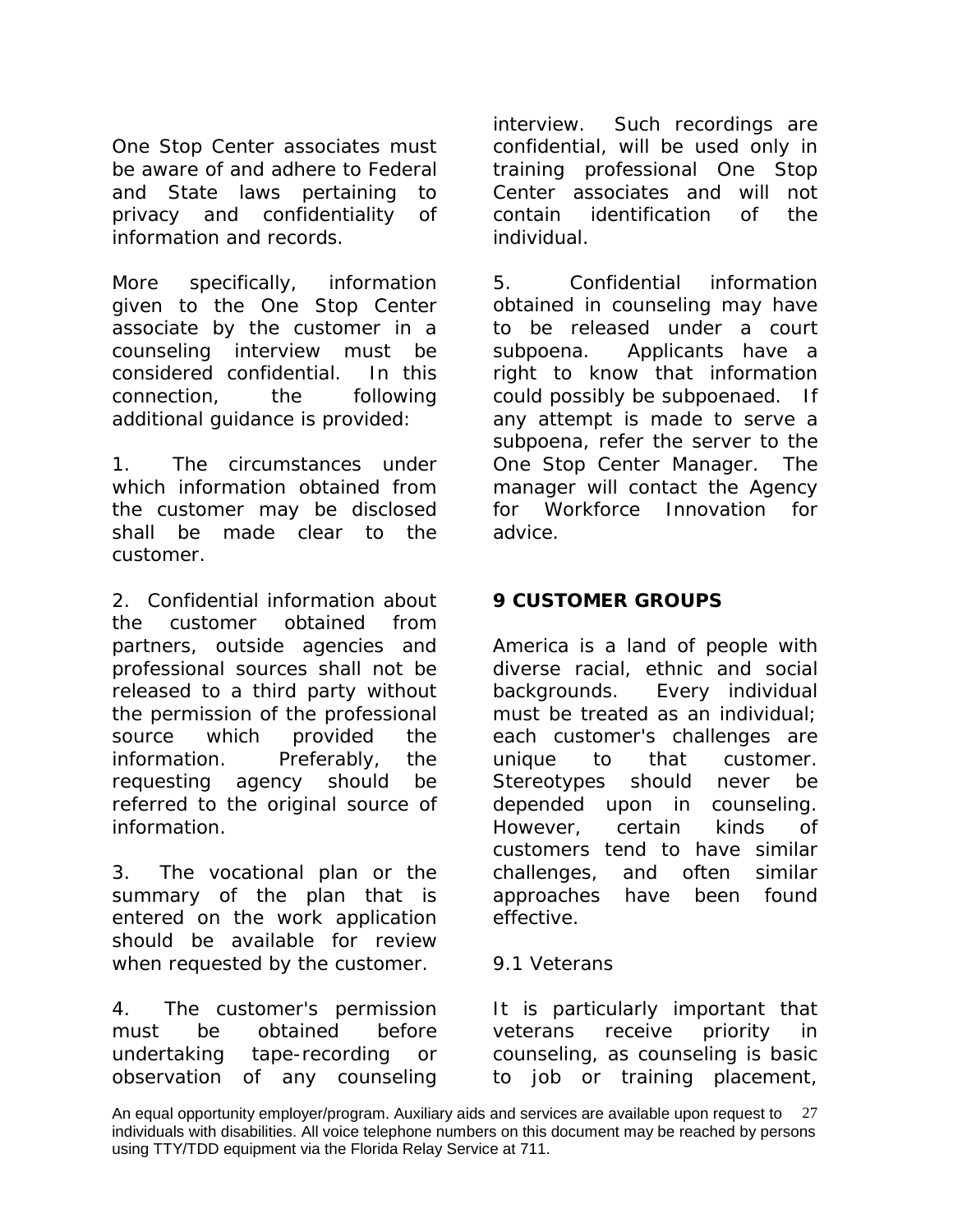employability development and the provision of other services.

All services available in the One Stop Center are to be provided to veterans and eligible persons on a priority basis. There must be at least one specially trained person in each One-Stop Center who works directly with veterans. This requirement is contained in Title 38, United States Code, Chapter 41.

# 9.2 Dislocated Workers

Dislocated workers are often faced with problems of obsolete skills, the necessity for geographical/vocational change, financial distress and prolonged periods of unemployment. One of the major concerns noted is the tendency to continue for an unreasonable period of time to believe that the plant will reopen or the industry revive when all indications are to the contrary. If at all possible, counseling should begin before the workers are dislocated, and all parties (worker, union, management, One Stop System) should become involved and active as soon as possible.

# 9.3 Persons with Disabilities

Persons with disabilities cover many different sensory, physical, mental and emotional disorders. Obviously, what is appropriate for some persons with disabilities will not be for others. However, there are some principles that should be followed.

Good working relations with partners, particularly vocational rehabilitation, schools and other training institutions should be maintained and utilized.

Each person with a disability is unique and by definition different from other customers; ordinarily job development will be required. Often reasonable accommodations by the employer will be needed.

Tests and other standardized instruments should be used as minimal, not best, estimates of ability, as there is always the possibility that the individual is challenged to a greater extent in the testing situation than on the job. Of course, the reverse is possible.

There will be no presumption of inability to perform a job. At the same time, contraindications should not be ignored. Good, honest evaluation of the individual and of job requirements is required for the individual to make rational decisions.

## 9.4 Youth

Ordinarily, young applicants need assistance with vocational choice, and are often hampered by a lack of specific training or relevant experience. For young applicants,

An equal opportunity employer/program. Auxiliary aids and services are available upon request to 28 individuals with disabilities. All voice telephone numbers on this document may be reached by persons using TTY/TDD equipment via the Florida Relay Service at 711.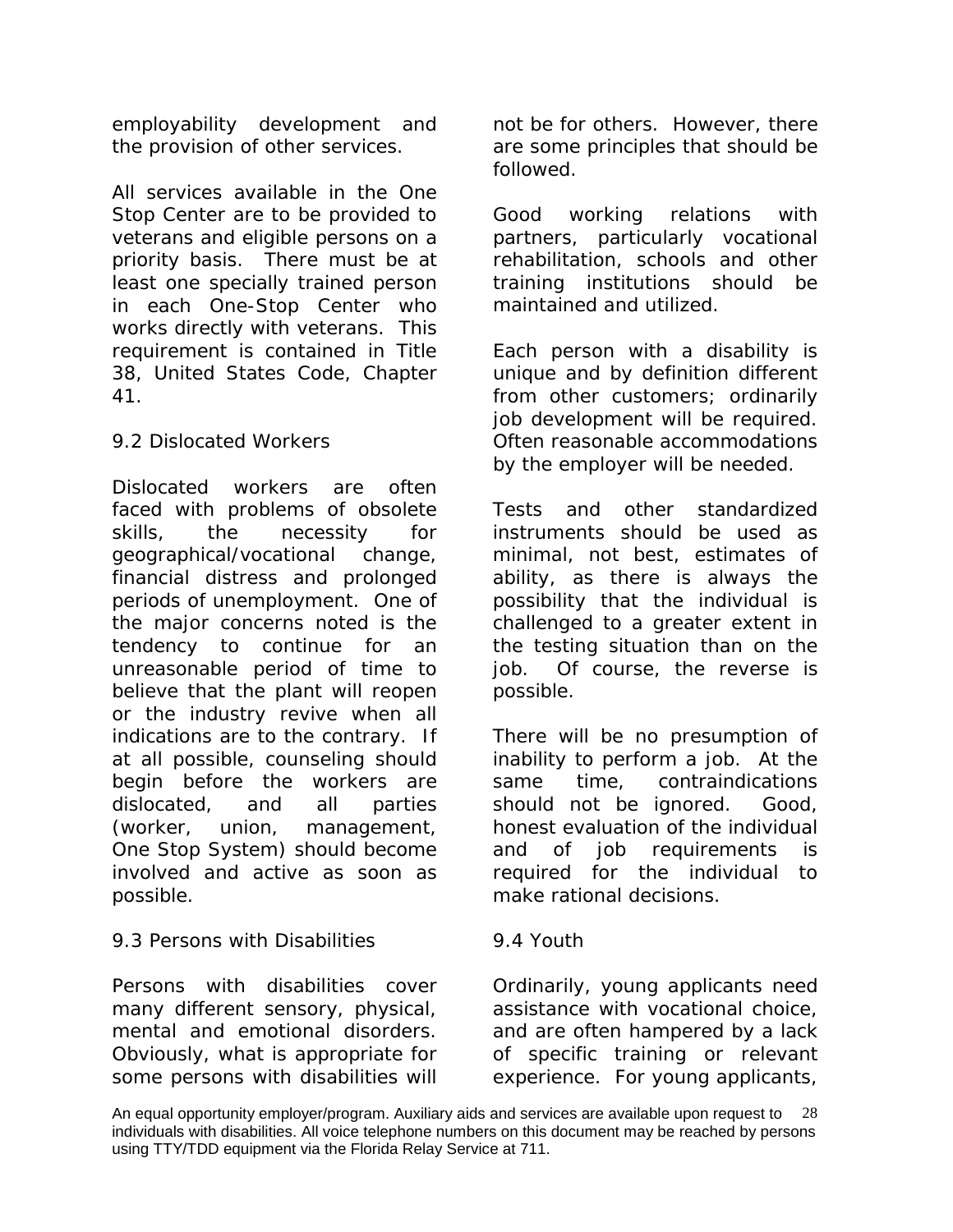good assessment and vocational exploration is crucial. They are more likely to need vocational or skills training than are other applicants. Good working relations with training partners and other training and school system institutions can increase the value of organizations to the young customer.

## 9.5 Labor Force Re-entrants

When customers have been out of the work force for an appreciable length of time, they sometimes have a tremendous need for information. In other cases, they only need to have their information updated. Often they fail to give themselves credit for their accomplishments and skills learned outside of the formal paid workforce. They may also be fearful and apprehensive about their age and lack of accomplishment in a formal work place. Ability assessment, vocational exploration, labor market information, job search skills and relating skills and accomplishments to job requirements are ordinarily valuable services to such customers.

9.6 Migrant and Seasonal Farm workers

Migrant and Seasonal Farm workers (MSFWs) must be granted equitable service as is provided to other customers. As with all customers, there must be no presumption regarding level of ability, motivation, or interest. Ordinarily, MSFWs who seek nonseasonal farm work are faced with the same challenges associated with occupational change as are other customers and should be provided the same service.

#### 9.7 Older (Mature) Workers

America is faced with an aging population and employers are leaning more and more toward developing creative, customerfocused solutions to using the talents and skills of older individuals. In spite of that, mature workers seeking employment may find it even more difficult to deal with unemployment and/or seeking employment than most. Dislocated older workers may feel that somehow they, personally, have failed and/or, understandably, feel that they have been unjustly treated by becoming unemployed despite many years of loyal and productive service.

Mature workers may not have sought a job for a number of years and may be apprehensive and fearful of the employment process of presenting qualifications for a particular job, making favorable impressions during an interview, and doing well on employment tests. They may also feel that they have

An equal opportunity employer/program. Auxiliary aids and services are available upon request to 29 individuals with disabilities. All voice telephone numbers on this document may be reached by persons using TTY/TDD equipment via the Florida Relay Service at 711.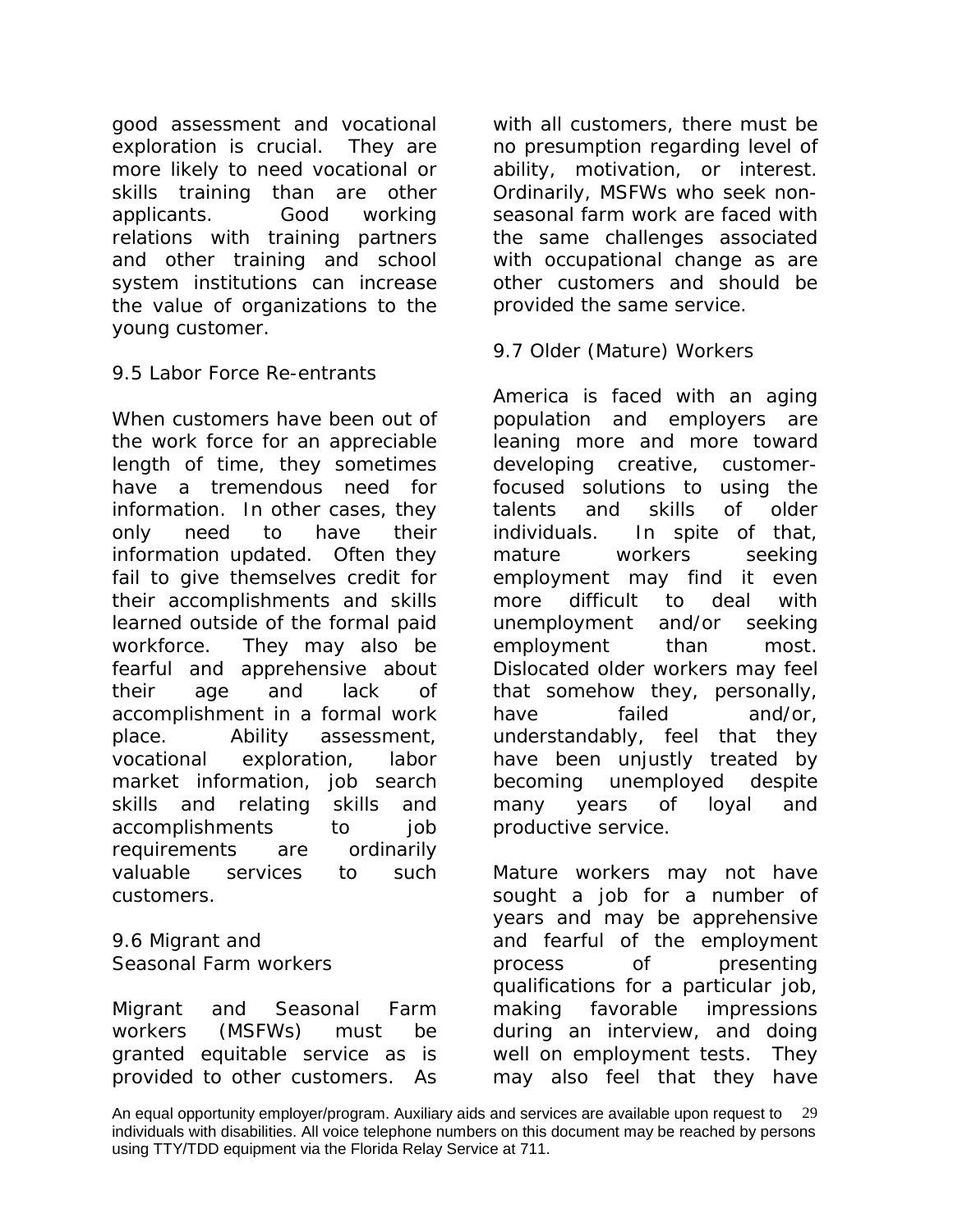demonstrated their competence and feel that they should not have to market themselves.

At the same time, most mature workers have valuable skills and experience and have demonstrated stable work habits. Techniques involved in assisting customers with vocational change are particularly applicable with these older workers. The One Stop Center associate should make particular efforts to find occupations for which the older customer's skills and abilities are applicable. This is particularly important, as mature workers may be reluctant to invest extensive time in training.

Group counseling may be very effective in assisting older workers in imparting job seeking skills and in identifying appropriate job commensurate with existing skills and abilities. Job development may also be a great tool to use.

## 9.8 Ex-Offenders

Ex-offenders are those recently released from incarcerations and who obviously have problems of a poor recent work history. Their problems most often center on vocational choice or change. They may often require an interim job while working toward their longer-term vocational goals. Almost all prison systems provide some vocational and/or literacy training and some of these

training programs are excellent. Documentation of achievement will often be available. Attitude counseling, group or individual may be required. Job development will almost always be helpful.

#### 9.9 Minorities/Women

The 21<sup>st</sup> century is a nation of opportunity, with strong principles of diversity. In the past, however, minorities/women have been relegated to a limited range of jobs. Feelings of inadequacy may occur, especially in nontraditional job settings. These feelings must be identified and addressed as soon as they surface. Many times, minorities and women must complete the entire range of vocational exploration and some may need training to acquire needed skills for successful employment.

## 9.10 Public Assistance Recipients

Welfare reform laws have placed emphasis on employment and self-sufficiency for public assistance recipients. Laws are built upon the philosophy of "Work First" and require recipients to engage in work activities as a condition of receiving welfare assistance.

When customers have been not working or have been out of the work force for an appreciable length of time, they sometimes

An equal opportunity employer/program. Auxiliary aids and services are available upon request to  $\,$  30  $\,$ individuals with disabilities. All voice telephone numbers on this document may be reached by persons using TTY/TDD equipment via the Florida Relay Service at 711.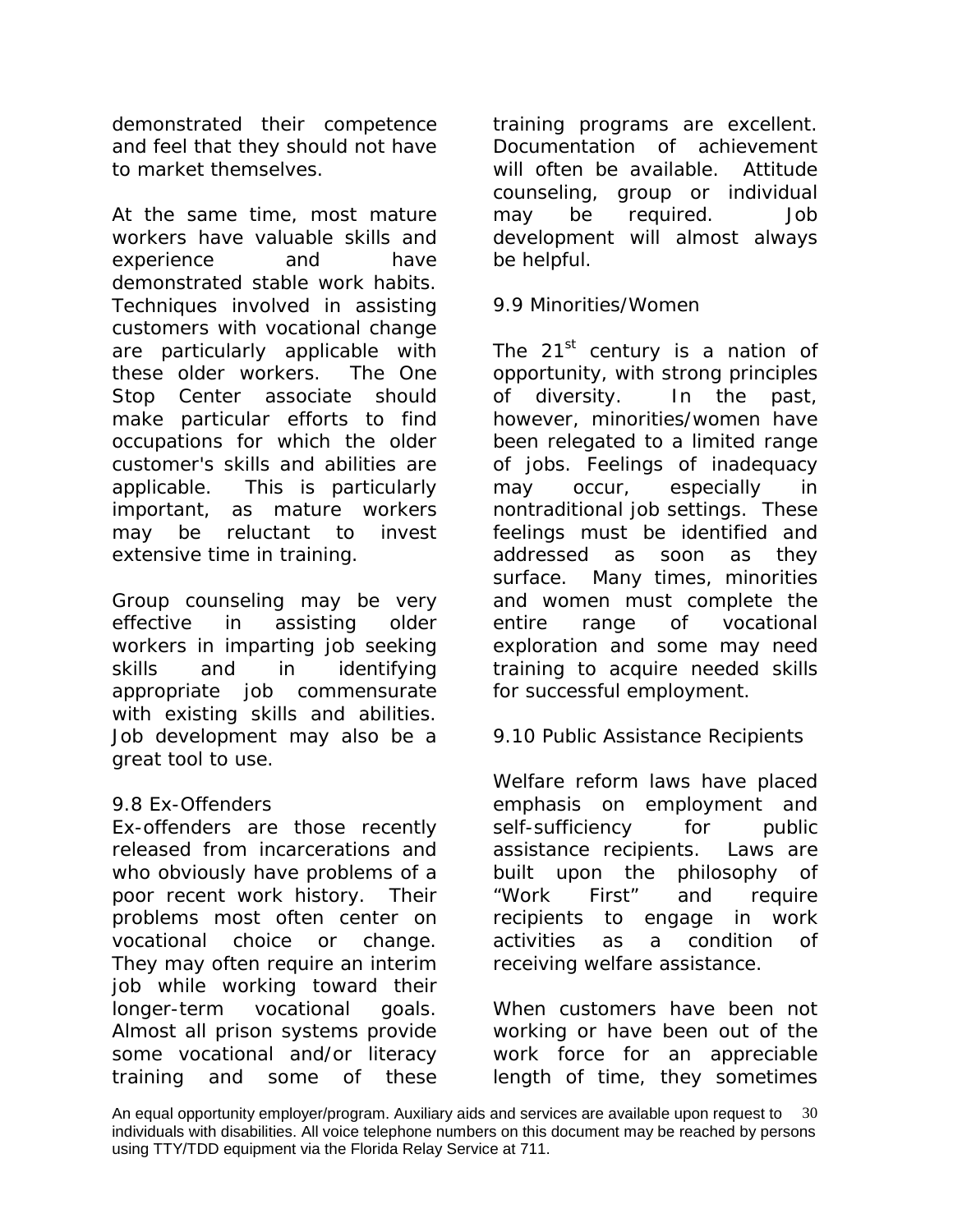have the same need for information as do youth. Often they fail to give themselves credit for skills learned outside of the formal paid work force. They may also be fearful and apprehensive about their lack of accomplishment. Recipients often need assistance with transportation and childcare.

Ability assessment, vocational exploration, labor market information, job search skills and relating skills and accomplishments to job requirements are ordinarily valuable services to such customers.

Staff should be knowledgeable of services provided by the One Stop Center partners as well as services provided by other community organizations.

As with all applicants, there must be no presumption regarding level of ability, motivation, or interests.

## **10. COMMUNITY RESOURCES**

The need for counseling services will almost always exceed the counseling resources available. Therefore, One Stop Center associates must make maximum use of all available community resources.

In order that One Stop Center associates may be aware of community services for referral

purposes, One Stop Center associates should be proficient in using the Internet. The Internet contains a wealth of information regarding resources available to customers. *Some helpful Internet addresses are listed in section 3 of this manual. It is* the One Stop Center associate's responsibility to maintain and improve his/her professional competence and alert supervisors to training needs.

An equal opportunity employer/program. Auxiliary aids and services are available upon request to 31 individuals with disabilities. All voice telephone numbers on this document may be reached by persons using TTY/TDD equipment via the Florida Relay Service at 711.